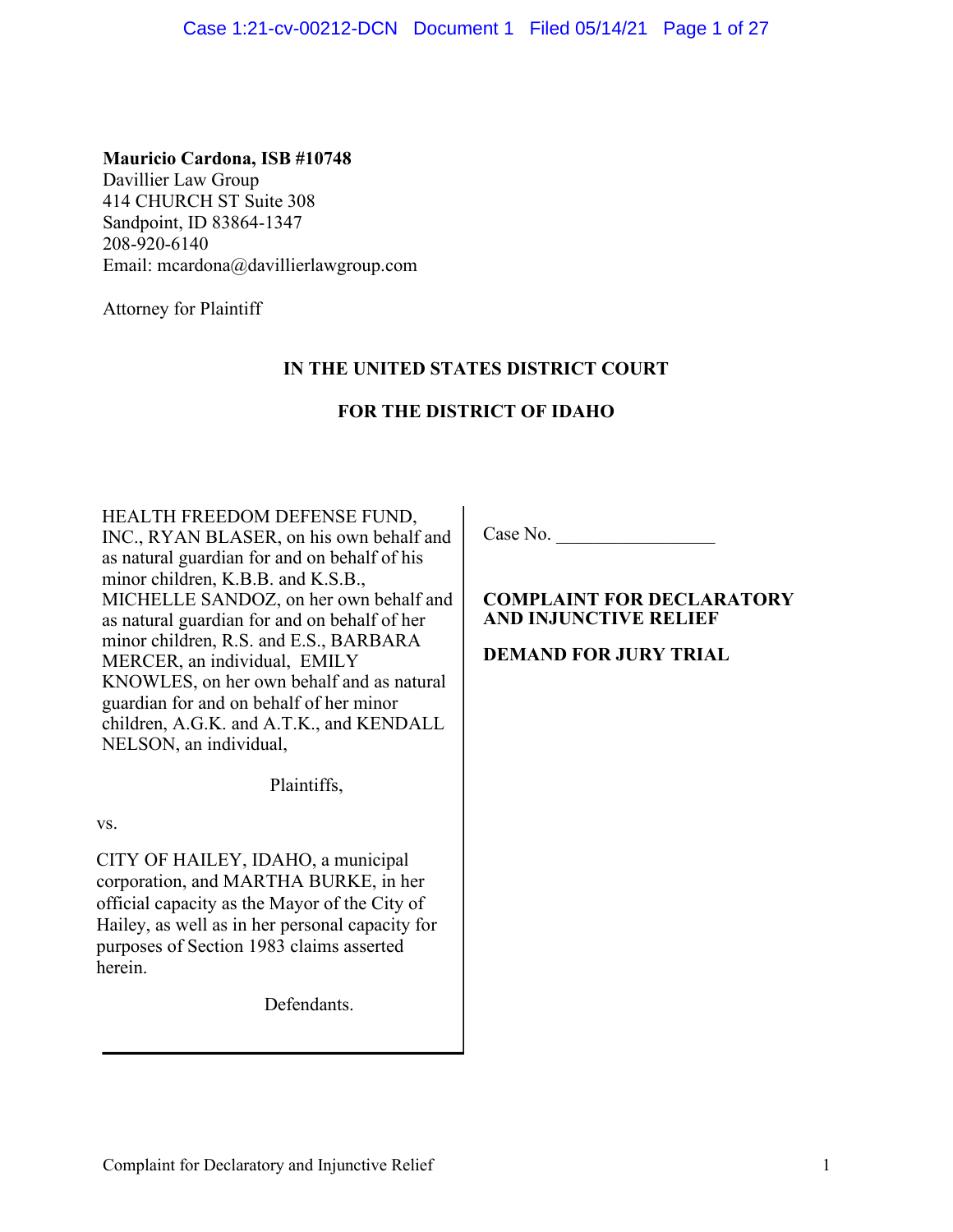I draw sweet air, Deeply and long, As pure as prayer, As sweet as song, Where lilies glow, And roses wreath, Heart-joy I know, Is just to breathe.

Breath is Enough.

Plaintiffs, HEALTH FREEDOM DEFENSE FUND, INC. ("HFDF"), RYAN BLASER and his minor children, K.B.B. and K.S.B., MICHELLE SANDOZ and her minor children, R.S. and E.S., BARBARA MERCER, EMILY KNOWLES and her minor children, A.K. and A.K., and KENDALL NELSON, by and through their undersigned counsel, sue Defendants, the CITY OF HAILEY and MARTHA BURKE in her official capacity as the Mayor of the City of Hailey, as well as in her personal capacity for the Section 1983 claims asserted herein, and allege as follows:

#### **PRELIMINARY STATEMENT**

1. Plaintiffs challenge Public Health Emergency Order No. 2021-03 adopted by Defendant City of Hailey on May 11, 2021 (the "Mask Mandate"), a true and correct copy of which is attached hereto as Exhibit A. The Mask Mandate requires that every person in any indoor public place in the City of Hailey completely cover their nose and mouth with a face covering.<sup>[1](#page-1-0)</sup> The wearing of 'face coverings"[2](#page-1-1) is purportedly required for a medical purpose, i.e., to "slow the community

<span id="page-1-0"></span><sup>&</sup>lt;sup>1</sup> Public Health Emergency Orders were authorized pursuant to Hailey Ordinance No. 1277, enacted on February 8, 2020, which provides that such orders shall have a duration of no more than 90 days, which may be extended upon approval by the City Council. The Mask Mandate was originally instituted pursuant to City of Hailey Public Health Emergency Order No. 2020-05, which took effect on July 1, 2020. The Mask Mandate was subsequently renewed or amended via Emergency Order Nos. 2020-06, 2020-07, 2020-08, 2021-01, and 2021-02. The current iteration, Order No. 2021-03, withdraws the requirement of wearing masks in outdoor public spaces, but maintains the requirement for indoor public spaces.

<span id="page-1-1"></span><sup>2</sup> The FDA defines face masks as a device and includes face coverings as a subset. See Exhibit B, FDA April 24, 2020 letter to Manufacturers of Face Masks; Health Care Personnel; Hospital Purchasing Departments and Distributors; and Any Other Stakeholders. ("A face mask is a device, with or without a face shield, that covers the user's nose and mouth and may or may not meet fluid barrier or filtration efficiency levels. It includes cloth *face coverings as a subset*. It may be for single or multiple uses, and if for multiple uses it may be laundered or cleaned. There are many products marketed in the United States as "*face masks*" that offer a range of protection against potential health hazards. Face masks are regulated by FDA when they meet the definition of a "device" under section 201(h) of the Act. Generally,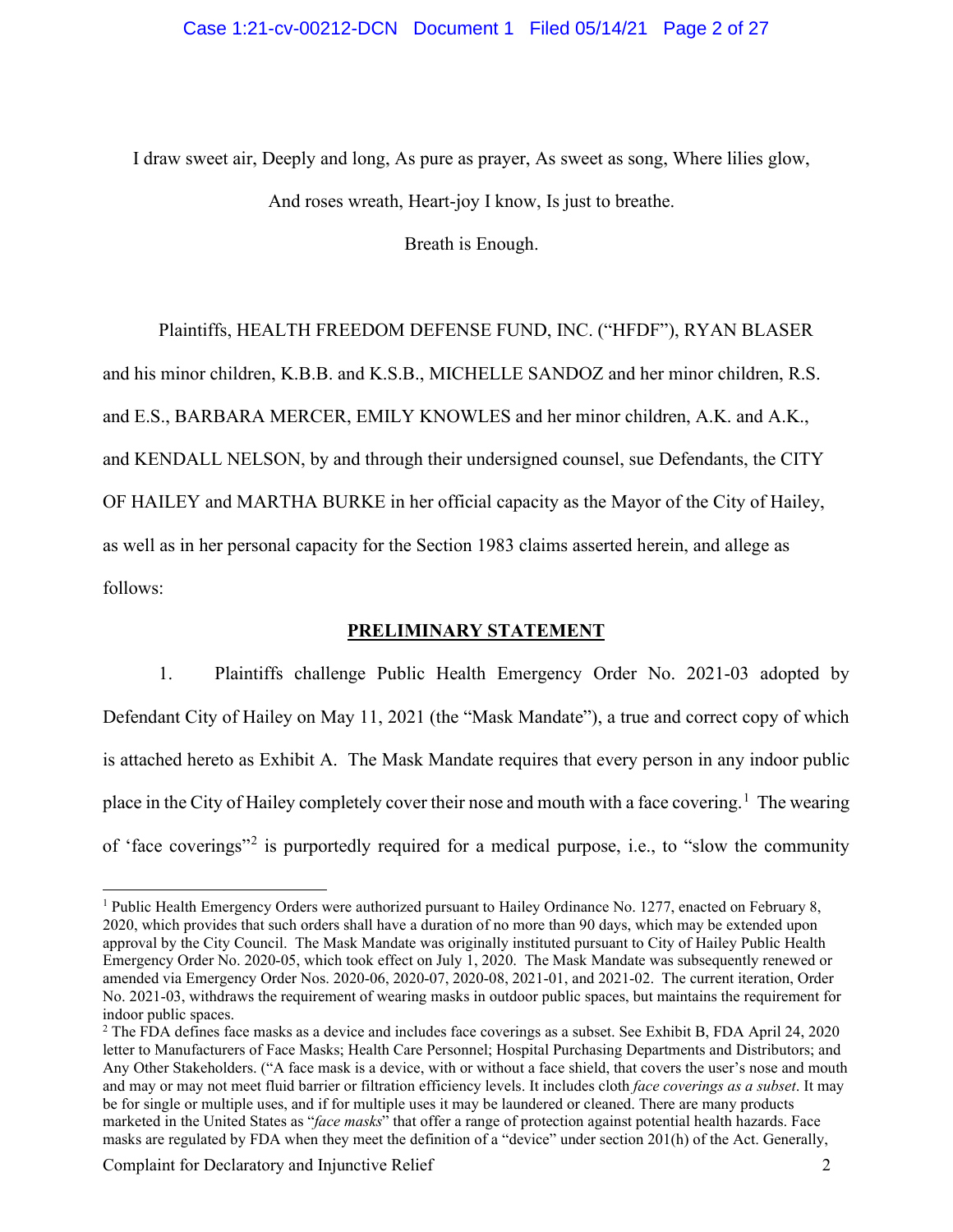#### Case 1:21-cv-00212-DCN Document 1 Filed 05/14/21 Page 3 of 27

spread and protect the health, safety, and welfare of individuals living, working and visiting the City of Hailey" from the virus known as SARS-CoV-2, which has been determined to cause the ailment known as COVID-19. The Mask Mandate also provides for an advertising and public awareness campaign to promote the use of masks to prevent the spread of COVID-19. The Mask Mandate must be struck down because:

- a. The Mask Mandate is preempted under the Supremacy Clause by the federal law under which the Food and Drug Administration ("FDA") issued the Emergency Use Authorization ("EUA") for mask use, which requires that use of masks must be optional to the user because the normal testing, evaluation, and approval process for use of such masks has been bypassed by the FDA due to an emergency;
- b. The Mask Mandate's public awareness campaign is preempted under the Supremacy Clause because it violates the scope of the emergency use authorization for masks issued by the FDA, which provides that it is misleading to "state or imply that the product is intended for antimicrobial or antiviral protection or related uses or is for use such as infection prevention or reduction";
- c. The Mask Mandate implements a mandatory human experiment under which residents of and visitors to Hailey are forced to use a medical device when the medical impact on adults and children (including physical and psychological short and long-term side-effects) of such use has not been tested, evaluated, and approved by the FDA under normal procedures and is therefore unknown (experimental), and thus violates international law, federal law, and Idaho law;
- d. The Mask Mandate violates Plaintiffs' fundamental human rights deeply rooted in American history and traditions, including the right to breathe unencumbered,

*face masks fall within this definition when they are intended for a medical purpose*. Face masks are regulated under 21 CFR 878.4040 as Class I 510(k)-exempt devices (non-surgical masks.") emphasis added.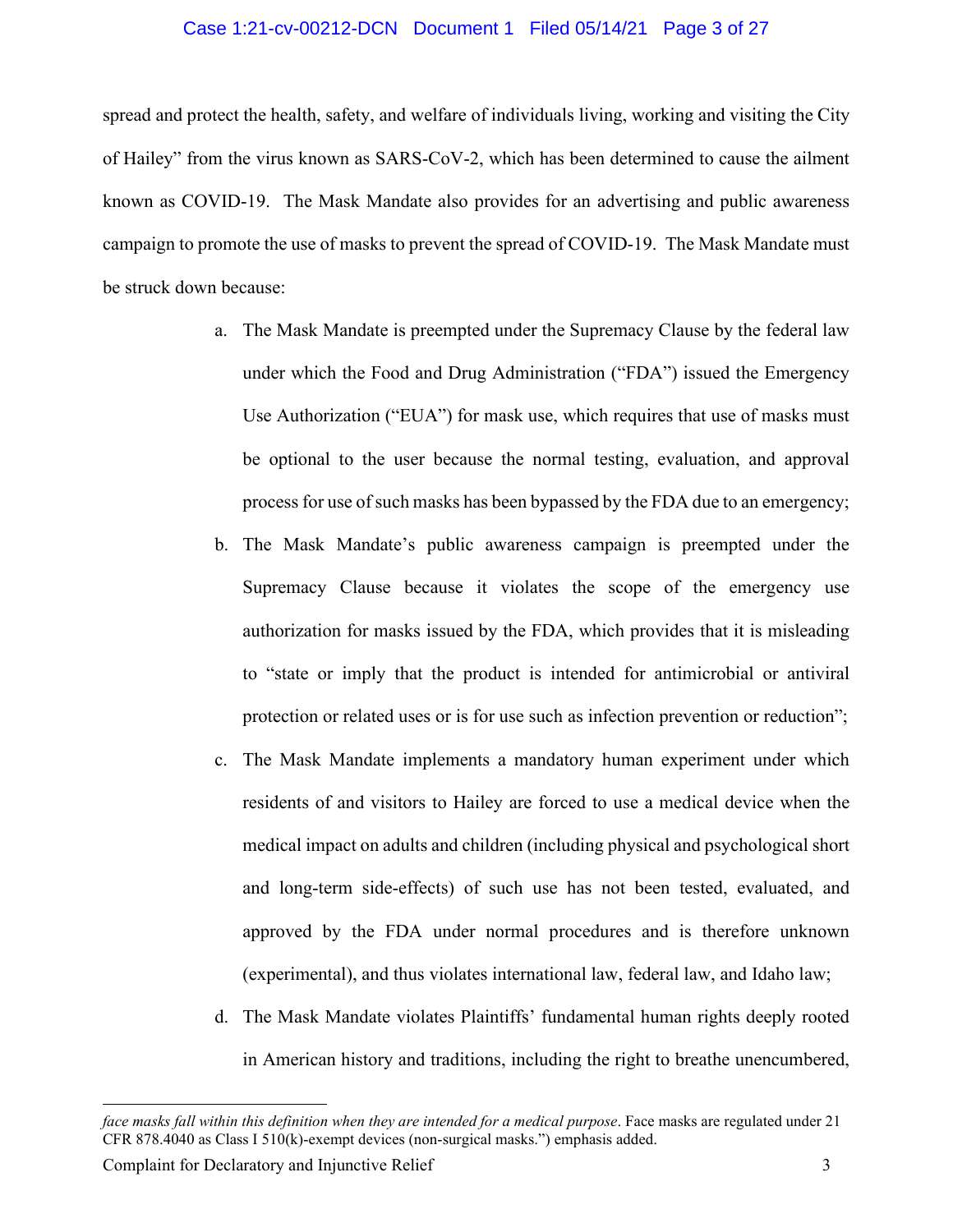the right to breathe fresh air, the right to self-determination in medical care, and the parental right to determine a child's health care matters; it is not narrowly tailored to achieve a compelling state interest; and therefore violates the due process clause of the Fourteenth Amendment to the Constitution; and

e. The Mask Mandate has been placed in force and enforced by the Defendants herein operating under color of law who have deprived Plaintiffs of rights, privileges and immunities secured by the Constitution and laws of the United States, as noted above.

#### **INTRODUCTION**

2. None of the currently available face coverings for COVID-19 has received final approval from the FDA. Rather, such face coverings are *unapproved products* that have been authorized for emergency use under an Emergency Use Authorization ("EUA"). A true and correct copy of the EUA authorizing the use of masks during the current emergency (the "Mask EUA") is attached hereto as Exhibit B.

3. The statute granting the FDA the power to authorize a medical product for emergency use requires, *inter alia*, that the person being administered the unapproved product be advised of his or her right to refuse administration of the product. *See* 21 U.S.C. §360bbb-3(e)(1)(A) ("Section 360bbb-3").

4. The FDA has taken the position that the terms and conditions of the Mask EUA preempts state and local laws that would impose obligations that are inconsistent with those terms and conditions. *See* Exhibit C, Emergency Use Authorization of Medical Products and Related Authorities: Guidance for Industry and Other Stakeholders at [3](#page-3-0)9-40.<sup>3</sup>

<span id="page-3-0"></span><sup>&</sup>lt;sup>3</sup> "FDA believes that the terms and conditions of an EUA issued under section 564 preempt state or local law, both legislative requirements and common-law duties, that impose different or additional requirements on the medical product for which the EUA was issued in the context of the emergency declared under section 564… To the extent state or local law may impose requirements different from or in addition to those imposed by the EUA for a particular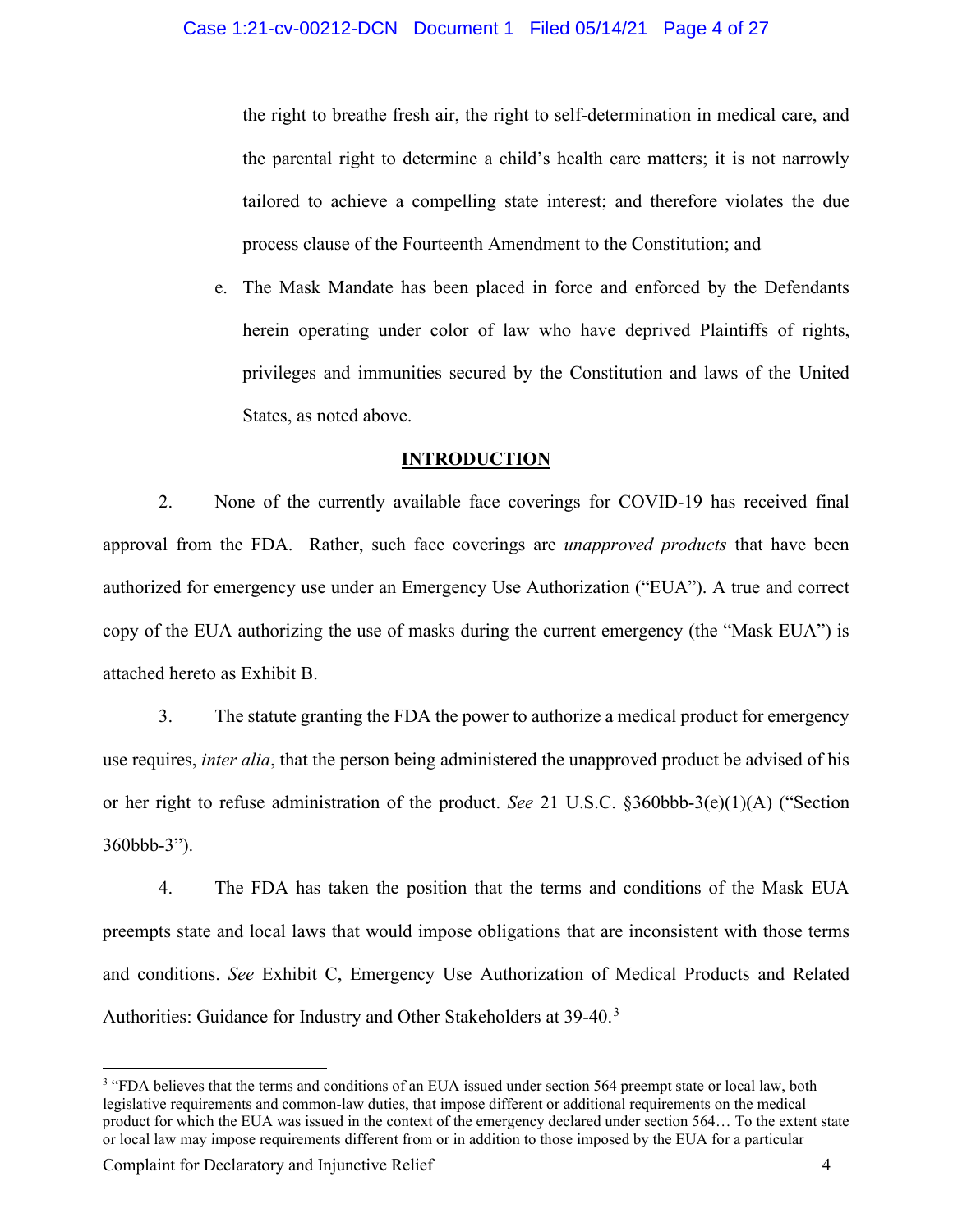#### Case 1:21-cv-00212-DCN Document 1 Filed 05/14/21 Page 5 of 27

5. The Mask EUA specifies that "emergency use of face masks must be consistent with, and may not exceed, the terms of this letter…". See Exhibit B. Further, the Mask EUA states that the product must not be:

"labeled in such a manner that would misrepresent the product's intended use; for example, the labeling must not state or imply that the product is intended for antimicrobial or antiviral protection or related uses or is for use such as infection prevention or reduction".

6. Defendant City of Hailey's promotional campaign therefore exceeds the terms of the EUA and misleads the public because it promotes the use of masks as preventing or reducing infection from SARS-CoV-2. It therefore not only misleads the public, but conflicts with the EUA and is preempted under the Supremacy Clause.

7. It is by now well-settled that medical experiments, better known in modern parlance as clinical research, may not be performed on human subjects without the express consent of the individual. This human right against human experimentation has its roots in the Nuremberg Code of 1947, has been ratified by the 1964 Declaration of Helsinki, the United States Code of Federal Regulations, the law of Idaho, and indeed is so universally recognized across the globe that it constitutes a *jus cogens* norm under international law. In short, forced human experiments are universally recognized as against the law. Such globally recognized international standards are binding upon the United States and, when violated, create a cause of action enforceable by citizens of the United States damaged thereby.

8. Masks are traditionally worn by healthcare workers, who are trained in their use, and only for short periods of time.

medical product within the scope of the declared emergency or threat of emergency (e.g., requirements on prescribing, dispensing, administering, or labeling of the medical product), such law "stands as an obstacle to the accomplishment and execution of the full purposes and objectives of Congress," and "conflicts with the exercise of Federal authority under [§ 564].""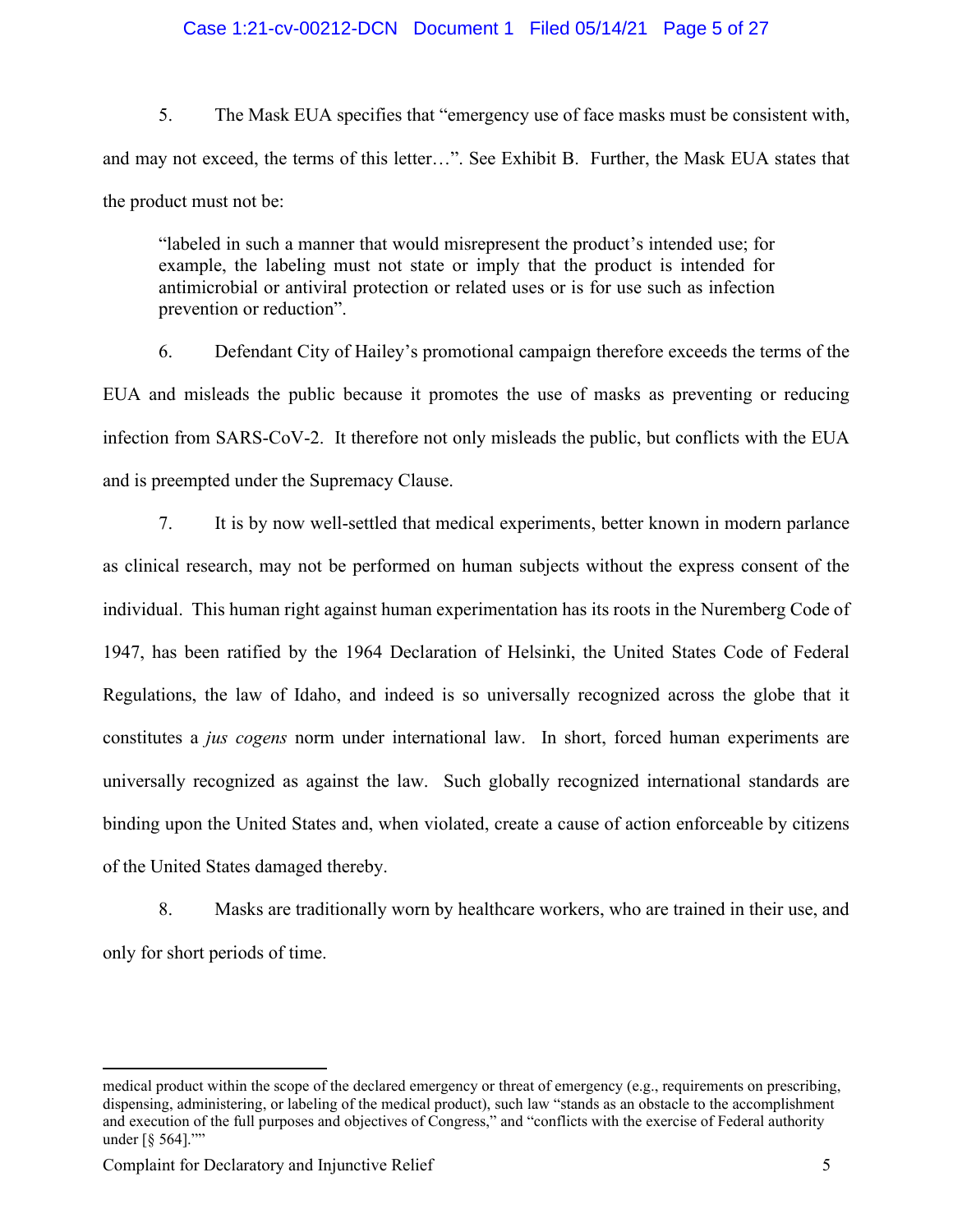#### Case 1:21-cv-00212-DCN Document 1 Filed 05/14/21 Page 6 of 27

9. The short and long-term medical impact and psychological side-effects to children and adults from being forced to consistently wear masks, especially for hours on end while at school or work, have not been studied. Indeed, the evidence is that wearing masks for extended periods of time is harmful, and that this harm is in no way counterbalanced by any benefit.

10. The Mask Mandate thus constitutes a grand medical experiment and forcing every person in a public place in Hailey to wear a face covering constitutes a violation of international law, federal law, and Idaho law, all of which prohibit human experiments absent informed consent.

11. Even if the Mask Mandate does not constitute a mandatory human experiment, the Mask Mandate (a) violates Plaintiffs' fundamental human rights deeply rooted in American history and traditions (such as the right to breath fresh air, the right of self-determination in health care, and the right of parents to determine the health care of their children), (b) is not narrowly tailored to achieve a compelling state interest, and (c) therefore violates the due process clause of the Fourteenth Amendment to the Constitution. Indeed, the Mask Mandate serves no state interest at all (let alone a compelling one) in that it cannot, even according to the FDA, be said to reduce or prevent the spread of COVID-19.

12. There is no "pandemic exception" to the Constitution or any of the law relied upon by Plaintiffs. Plaintiffs therefore ask that the Court intervene to protect their rights.

#### **PARTIES**

13. Plaintiff HFDF (hereinafter, "Plaintiff HFDF"), is a not-for-profit public benefit Wyoming corporation with its headquarters in Sandpoint, Idaho. HFDF is a member organization that seeks to advocate and educate the public on the topics of medical choice, bodily autonomy, and self-determination, and that opposes laws and regulations that force individuals to submit to the administration of medical products, procedures, and devices against their will.

14. Several of Plaintiff HFDF's members reside in Blaine County, Idaho, and are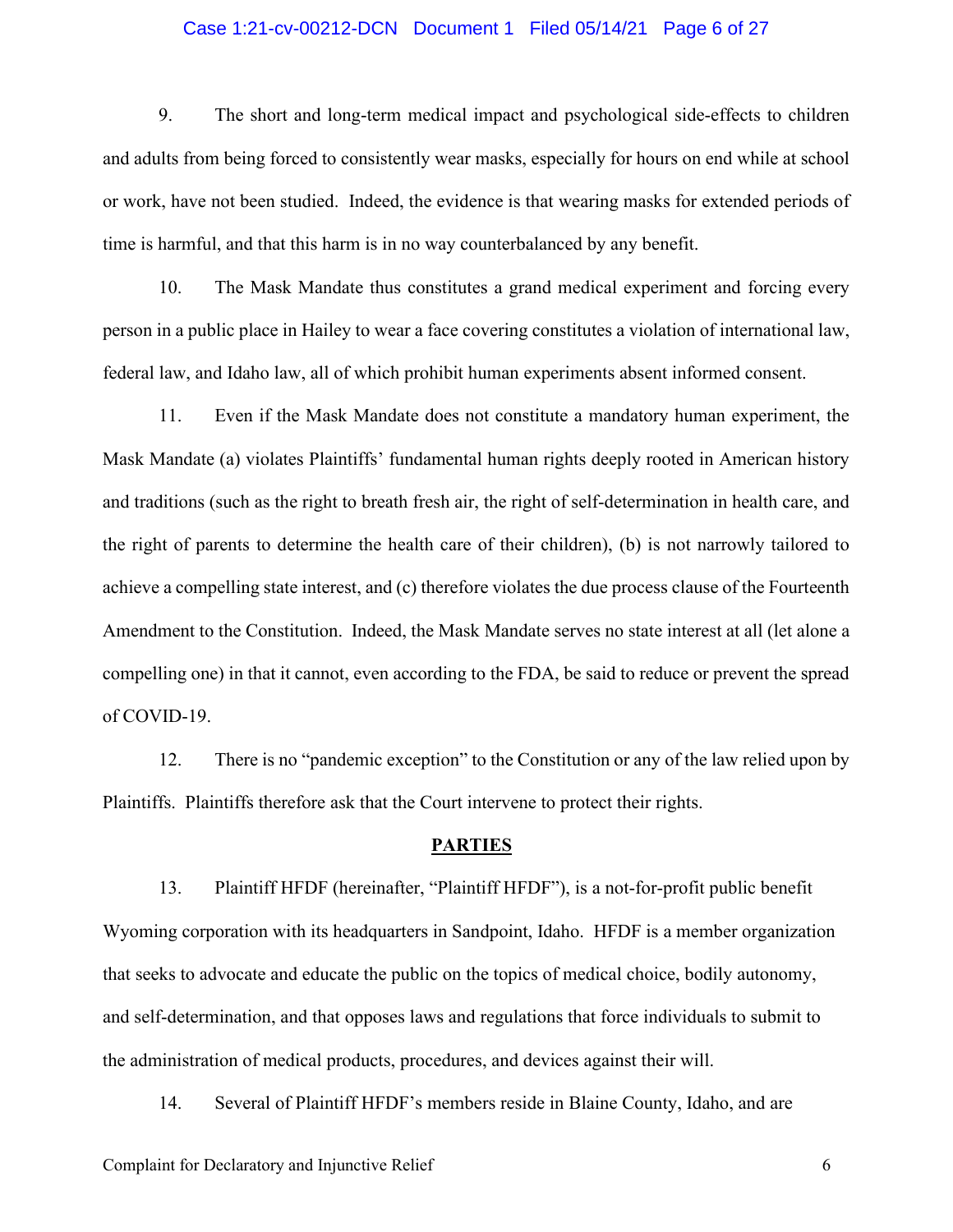#### Case 1:21-cv-00212-DCN Document 1 Filed 05/14/21 Page 7 of 27

directly affected by the Mask Mandate, as more fully set out in Declarations 1 through 3 attached hereto and made a part hereof as Composite Exhibit D. Plaintiff HFDF's members therefore would have standing in their own right to bring the causes of action asserted by Plaintiff HFDF. As well, the interests at stake in this case are germane to Plaintiff HFDF's purpose, and neither the claims asserted nor the relief requested by Plaintiff HFDF require the individual participation of Plaintiff HFDF's members. Plaintiff HFDF therefore has standing to bring this case, which presents a justiciable issue for the Court.

15. Plaintiff Ryan Blaser is a resident of the age of majority of the State of Idaho domiciled in the City of Hailey. Mr. Blaser is of sound mind and has the capacity to bring this lawsuit. Mr. Blaser is the father and natural guardian of three minor children, including K.B.B. and K.S.B. Mr. Blaser is subject to the Mask Mandate, and, although Mr. Blaser objects to the Mask Mandate, he routinely wears a mask as required by the Mask Mandate, but does so against his will, and explicitly does not consent to the wearing of a face covering as required by the Mask Mandate. Moreover, Mr. Blaser disagrees with any requirement that K.B.B. and K.S.B. be required to wear a face covering as required by the Mask Mandate, does not consent to same on behalf of K.B.B. and K.S.B., and asserts his parental rights to determine whether or not K.B.B. and K.S.B. should wear a face covering. Mr. Blaser therefore has standing to bring this case, on his own behalf and on behalf of K.B.B. and K.S.B., which presents a justiciable issue for the Court.

16. Plaintiff Michelle Sandoz is a resident of the age of majority of the State of Idaho who is domiciled in and owns a business in Hailey. Ms. Sandoz is of sound mind and has the capacity to bring this lawsuit. Ms. Sandoz is the mother and natural guardian of two minor children, R.S. and E.S., both of whom live and go to school in Hailey. Ms. Sandoz, R.S., and E.S. are subject to the Mask Mandate. Although Ms. Sandoz objects to the Mask Mandate, she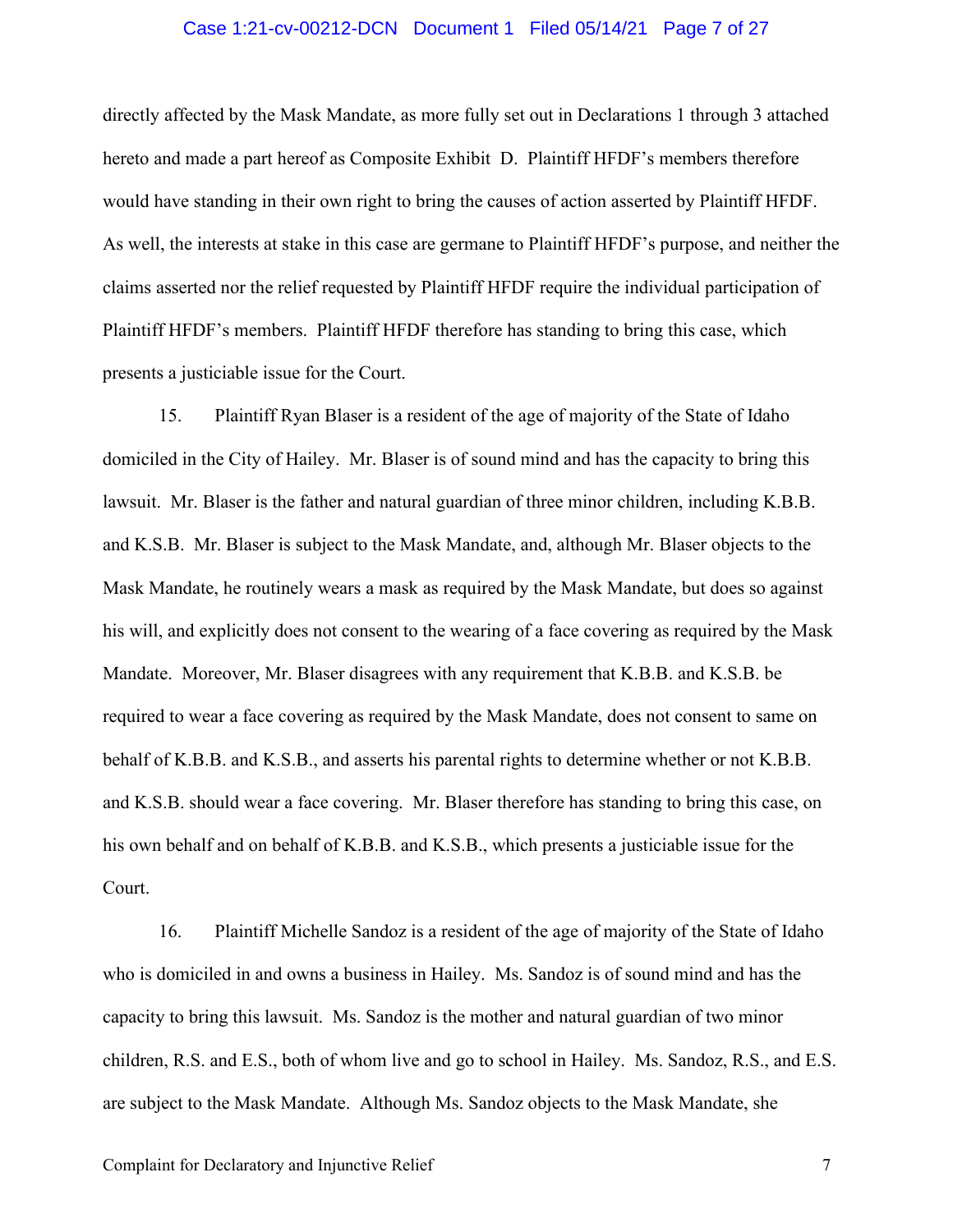#### Case 1:21-cv-00212-DCN Document 1 Filed 05/14/21 Page 8 of 27

routinely wears a mask as required by the Mask Mandate, but does so against her will, and explicitly does not consent to the wearing of a face covering as required by the Mask Mandate. Moreover, Ms. Sandoz disagrees with any requirement that her children be required to wear a face covering as required by the Mask Mandate, does not consent to same on behalf of R.S. and E.S., and asserts her parental rights to determine whether or not her children should wear a face covering. Ms. Sandoz therefore has standing to bring this case, on her own behalf and on behalf of R.S. and E.S., which presents a justiciable issue for the Court.

17. Plaintiff Barbara Mercer is a resident of the age of majority of the State of Idaho who is domiciled in Blaine County, Idaho and owns a business in the City of Hailey. Ms. Mercer is of sound mind and has the capacity to bring this lawsuit. Ms. Mercer is subject to the Mask Mandate, and, although Ms. Mercer objects to the Mask Mandate, she routinely wears a mask as required by the Mask Mandate, but does so against her will, and explicitly does not consent to the wearing of a face covering as required by the Mask Mandate. Ms. Mercer therefore has standing to bring this case, which presents a justiciable issue for the Court.

18. Plaintiff Emily Knowles is a resident of the age of majority of the State of Idaho who is domiciled in the City of Hailey, Idaho. Ms. Knowles is the mother and natural guardian of two minor children, A.G.K. and A.T.K. Ms. Knowles, A.G.K., and A.T.K. are subject to the Mask Mandate, and, although Ms. Knowles objects to the Mask Mandate, she routinely wears a mask as required by the Mask Mandate, but does so against her will, and explicitly does not consent to the wearing of a face covering as required by the Mask Mandate. Moreover, Ms. Knowles disagrees with any requirement that A.G.K. and A.T.K. be required to wear a face covering as required by the Mask Mandate, does not consent to same on behalf of her children, and asserts her parental rights to determine whether or not her children should wear a face covering. Ms. Knowles therefore has standing to bring this case, on her own behalf and on behalf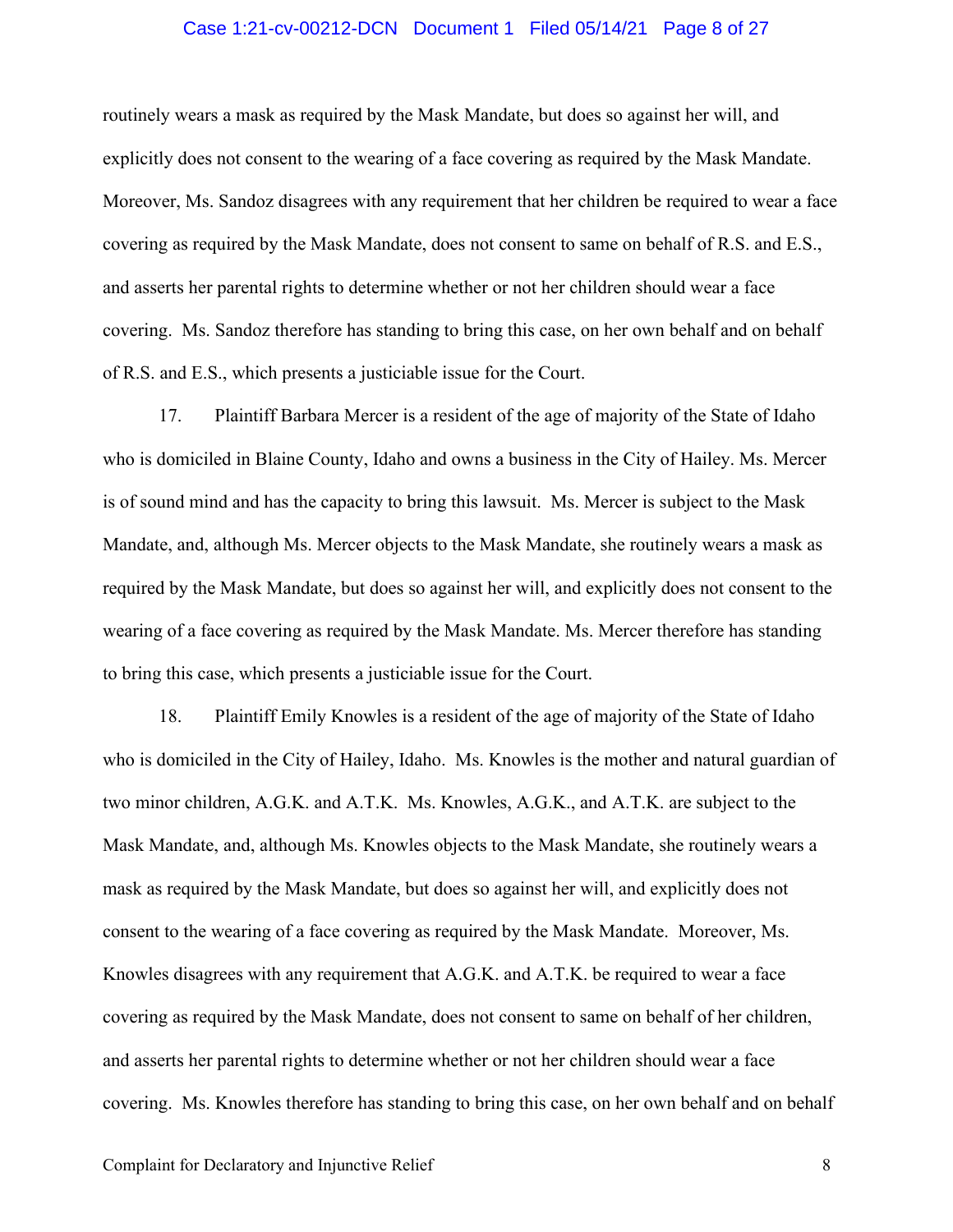#### Case 1:21-cv-00212-DCN Document 1 Filed 05/14/21 Page 9 of 27

of A.G.K. and A.T.K., which presents a justiciable issue for the Court.

19. Plaintiff Kendall Nelson is a resident of the age of majority of the State of Idaho who is domiciled in Ketchum, Idaho, and frequently shops and visits public places and businesses in the City of Hailey. Ms. Nelson is subject to the Mask Mandate, and, although Ms. Nelson objects to the Mask Mandate, she routinely wears a mask as required by the Mask Mandate, but does so against her will, and explicitly does not consent to the wearing of a face covering as required by the Mask Mandate. Ms. Nelson therefore has standing to bring this case, which presents a justiciable issue for the Court.

20. Plaintiffs Blaser and K.B.B. and K.S.B., Sandoz and R.S. and E.S., Mercer, Knowles and A.G.K. and A.T.K., and Nelson are referred to herein as the "Individual Plaintiffs".

21. Allegations regarding "Plaintiffs" hereinbelow shall be deemed to include the Individual Plaintiffs and Plaintiff HFDF.

22. Defendant, City of Hailey, is a municipal corporation that has enacted laws that deprive and infringe, or threaten to deprive and infringe, Plaintiffs of certain rights, privileges, and immunities under the laws and Constitution of the United States, under the laws and Constitution of the State of Idaho, and under international law so widely adopted and accepted as to establish *jus cogens*. The City of Hailey is therefore a person under 42 U.S.C. § 1983. *See Monell v. Dep't of Soc. Servs.*, 436 U.S. 658 (1978).

23. Defendant, Martha Burke, is the Mayor of the City of Hailey and ultimately charged with enforcing all City of Hailey ordinances, including those complained of herein, and personally signed the Mask Mandate into law. Ms. Burke is being sued in her official capacity as the Mayor of the City of Hailey well as in her personal capacity.

#### **JURISDICTION AND VENUE**

24. This Court has jurisdiction to hear all federal claims asserted in this case under 28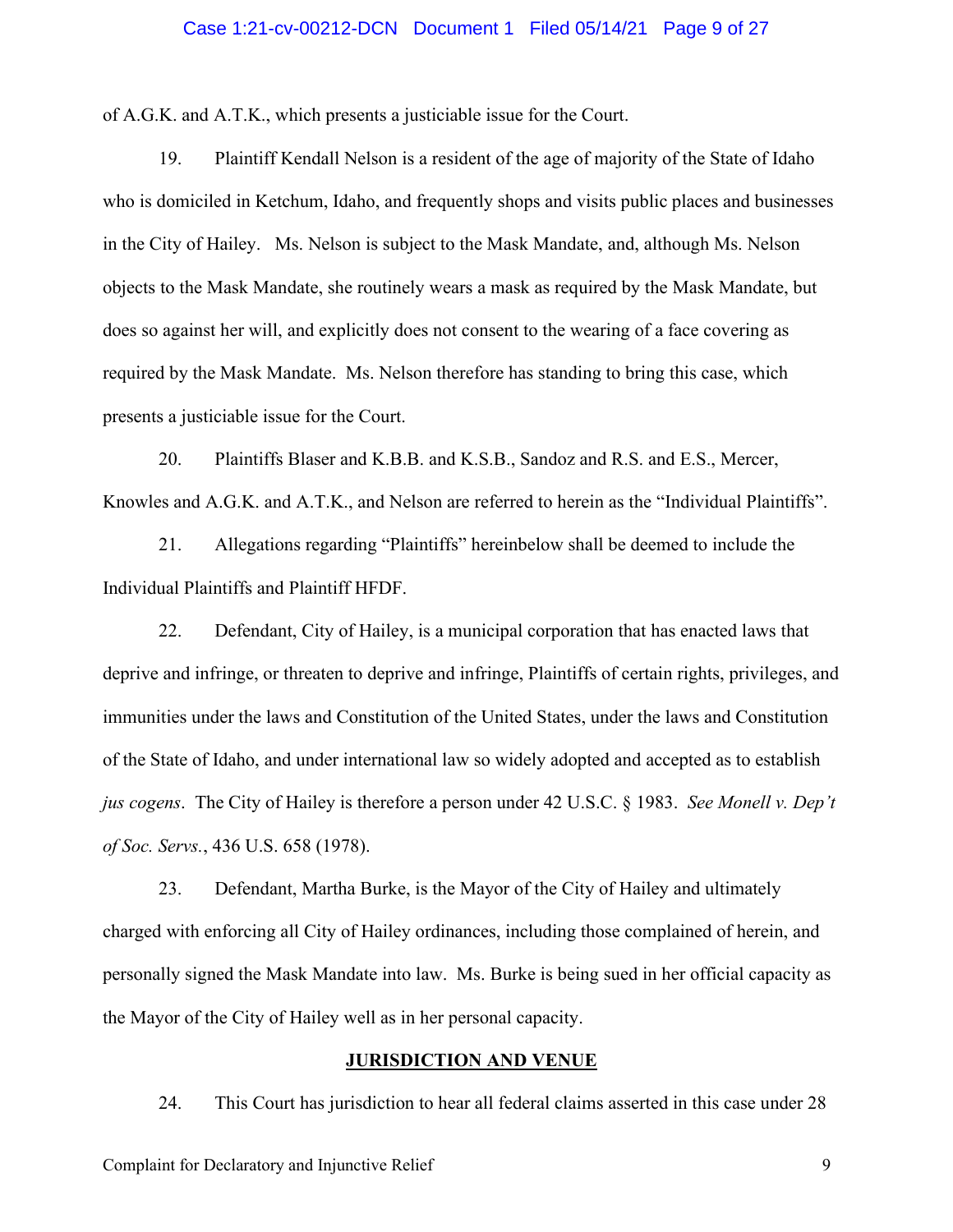#### Case 1:21-cv-00212-DCN Document 1 Filed 05/14/21 Page 10 of 27

U.S.C. § 1331, which confers original jurisdiction on federal district courts to hear suits arising under the laws and Constitution of the United States; the Supremacy Clause of the Constitution of the United States, which allows federal district courts to hear suits alleging preemption of state and local laws by the Constitution and federal laws made in pursuance thereof; and 42 U.S.C. § 1983 and 28 U.S.C. § 1343 in relation to Defendants' deprivation and infringement under color of law of the Individual Plaintiffs' rights, privileges, and immunities secured by the United States Constitution and laws, as detailed further herein.

25. This Court has jurisdiction over the claims asserting violations of the laws and Constitution of the State of Idaho through its supplemental jurisdiction under 28 U.S.C.  $\S$  1367(a), as those claims are so closely related to the Plaintiffs' federal question and Section 1983 claims that they form part of the same case or controversy under Article III of the United States Constitution.

26. This Court has the authority to award the requested declaratory relief under 28 U.S.C. § 2201; the requested injunctive relief under 28 U.S.C. § 1343(a); and attorneys' fees and costs under 42 U.S.C. § 1988.

27. The United States District Court for The District of Idaho is the appropriate venue for this action pursuant to 28 U.S.C. § 1391(b)(1) and (2) because it is the District in which Defendants reside, and/or have deprived the Individual Plaintiffs of the rights and liberties under the laws and Constitution of the United States, and have violated the laws and Constitution of the State of Idaho, all as is further alleged herein. It is also the District in which a substantial part of the events giving rise to Plaintiffs' claims have occurred and continue to occur.

#### **FACTUAL BACKGROUND**

#### **The Universal Prohibition on Human Experimentation Without Consent.**

28. Among the horrors that emerged from the rubble of World War II were stories of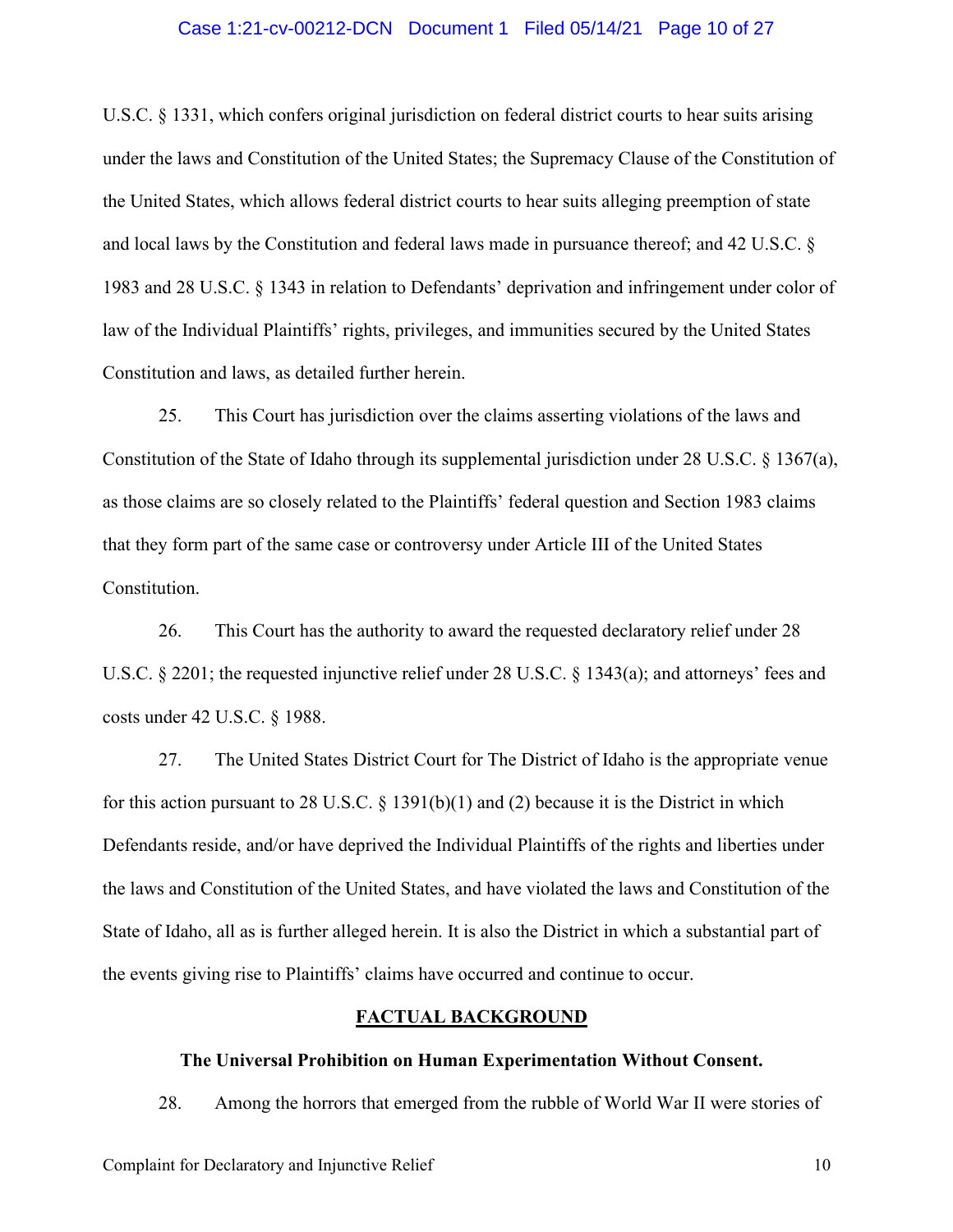#### Case 1:21-cv-00212-DCN Document 1 Filed 05/14/21 Page 11 of 27

barbaric medical experiments performed on unwilling victims of Nazi Germany's concentration camps.

29. On August 8, 1945, the prevailing Allies established an International Military Tribunal (the "IMT"). Under the aegis of the IMT, the law authorized the creation of U.S. military tribunals for the trial of "lower-level" war criminals, such as doctors accused of conducting medical experiments without the subjects' consent.[4](#page-10-0)

30. A U.S. military tribunal subsequently found 15 doctors guilty of conducting nonconsensual experiments, which included the testing of drugs for immunization against malaria, epidemic jaundice, smallpox, and cholera. "In every single instance appearing in the record," the tribunal concluded, "subjects were used who did not consent to the experiments. . . ." The tribunal sentenced seven of the doctors to death, and the remaining eight to life in prison.

31. As part of its final judgment, the tribunal promulgated the Nuremberg Code on Permissible Medical Experiments. Point One of the Nuremberg Code states: "**The voluntary consent of the human subject is absolutely essential**."

32. This standard has since been repeatedly ratified and adopted around the globe, in laws, treaties, regulations, and ethical guidelines for medical research. For example, in 1964, the World Medical Association adopted the Declaration of Helsinki, which provides that human subjects "must be volunteers and informed participants in the research project." Declaration of Helsinki at Art. 20.

33. Although themselves non-binding, the principles underlying the Declaration of Helsinki and the Nuremberg Code have been incorporated into international conventions, as well as the laws and regulations of countries around the world, including the United States of America.

<span id="page-10-0"></span><sup>4</sup> Sources for the historical facts set forth herein can be found in *Abdullahi v. Pfizer, Inc.*, 562 F.3d 163 (2d Cir. 2009), which explains in detail the history and reasons why the prohibition against nonconsensual human experimentation should be regarded as a *jus cogens* norm.

Complaint for Declaratory and Injunctive Relief 11 and 12 and 11 and 11 and 11 and 11 and 11 and 11 and 11 and 11 and 11 and 11 and 11 and 11 and 12 and 12 and 12 and 12 and 12 and 12 and 12 and 12 and 12 and 12 and 12 and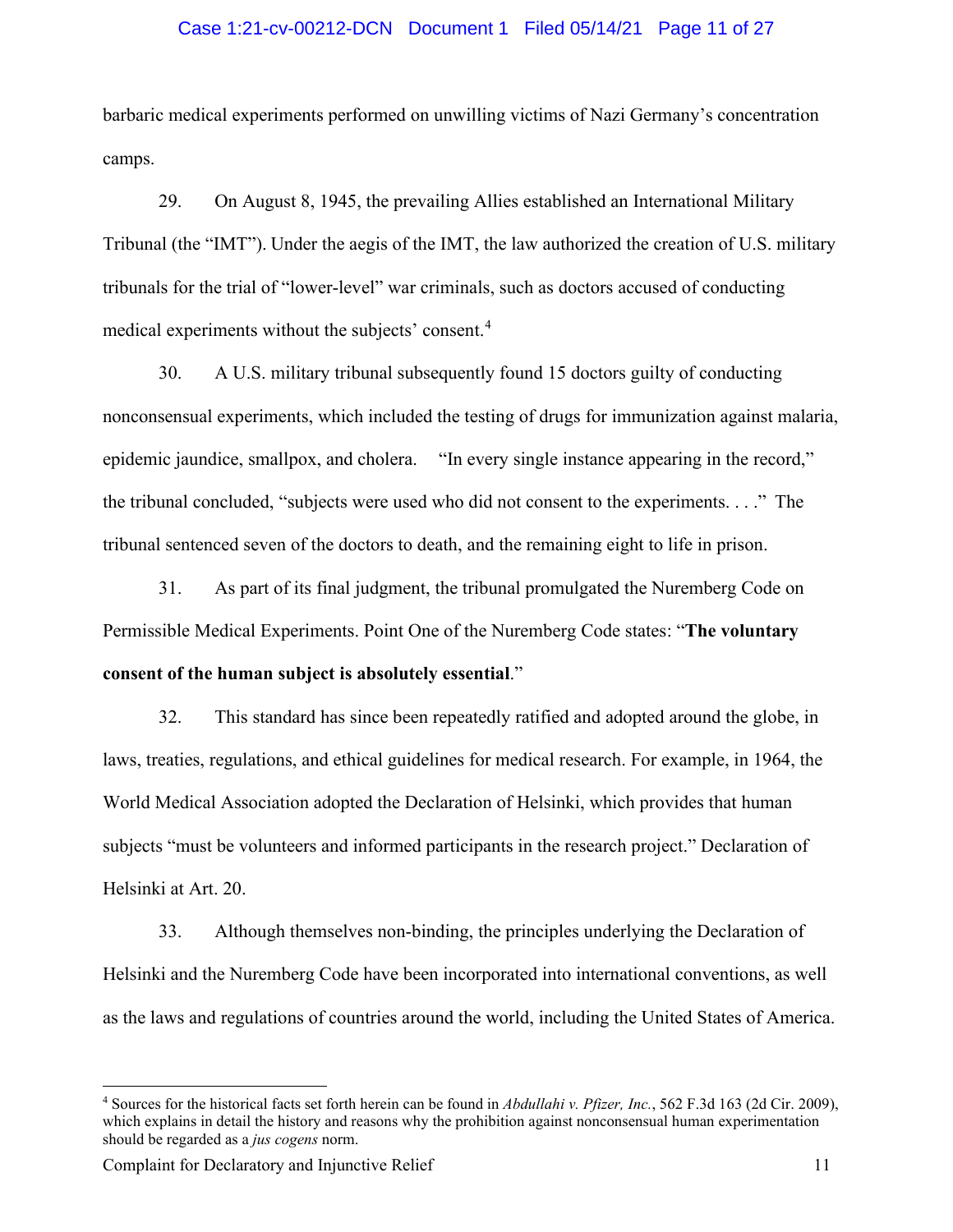#### Case 1:21-cv-00212-DCN Document 1 Filed 05/14/21 Page 12 of 27

34. The International Covenant on Civil and Political Rights of the United Nations, which went into effect in 1976, provides in Article I that "[a]ll peoples have the right of self determination" and in Article 7 that "no one shall be subjected without his free consent to medical or scientific experimentation."

35. The informed consent principles of the Declaration of Helsinki were also incorporated by a 2001 Directive passed by the European Parliament and the Council of the European Union.

36. In addition, 35 members of the Council of Europe have signed the Convention on Human Rights and Biomedicine, which provides that informed consent is required for a subject's involvement in medical research.

37. In 2005, the General Conference of UNESCO adopted the Universal Declaration on Bioethics and Human Rights, requiring free and informed consent for participation in medical research-oriented treatments.

38. On December 1, 2020, the High Court of Justice, Queen's Bench Division, Administrative Court in the United Kingdom concluded that minors lack the ability to give informed consent to the administration of puberty blockers to treat gender dysphoria because the procedure remains experimental.<sup>[5](#page-11-0)</sup>

39. These principles have been adopted by statutes and regulations in the United States.

40. In 1979, the Department of Health, Education and Welfare issued the Belmont Report, which addressed the issue of informed consent in the human experimentation setting. The Report identified respect for self-determination by "autonomous persons" as the first of three "basic ethical principles" which "demands that subjects enter into the research voluntarily and

<span id="page-11-0"></span><sup>5</sup> *See Bell v. The Tavistock and Portman NHS Foundation Trust*, Case No. CO/60/2020, [2020] EWHC 3274 (Admin)(Engl. & Wales) <https://www.judiciary.uk/wp-content/uploads/2020/12/Bell-v-Tavistock->[Judgment.pdf.](https://www.judiciary.uk/wp-content/uploads/2020/12/Bell-v-Tavistock-Judgment.pdf) (Last viewed on 5/14/21)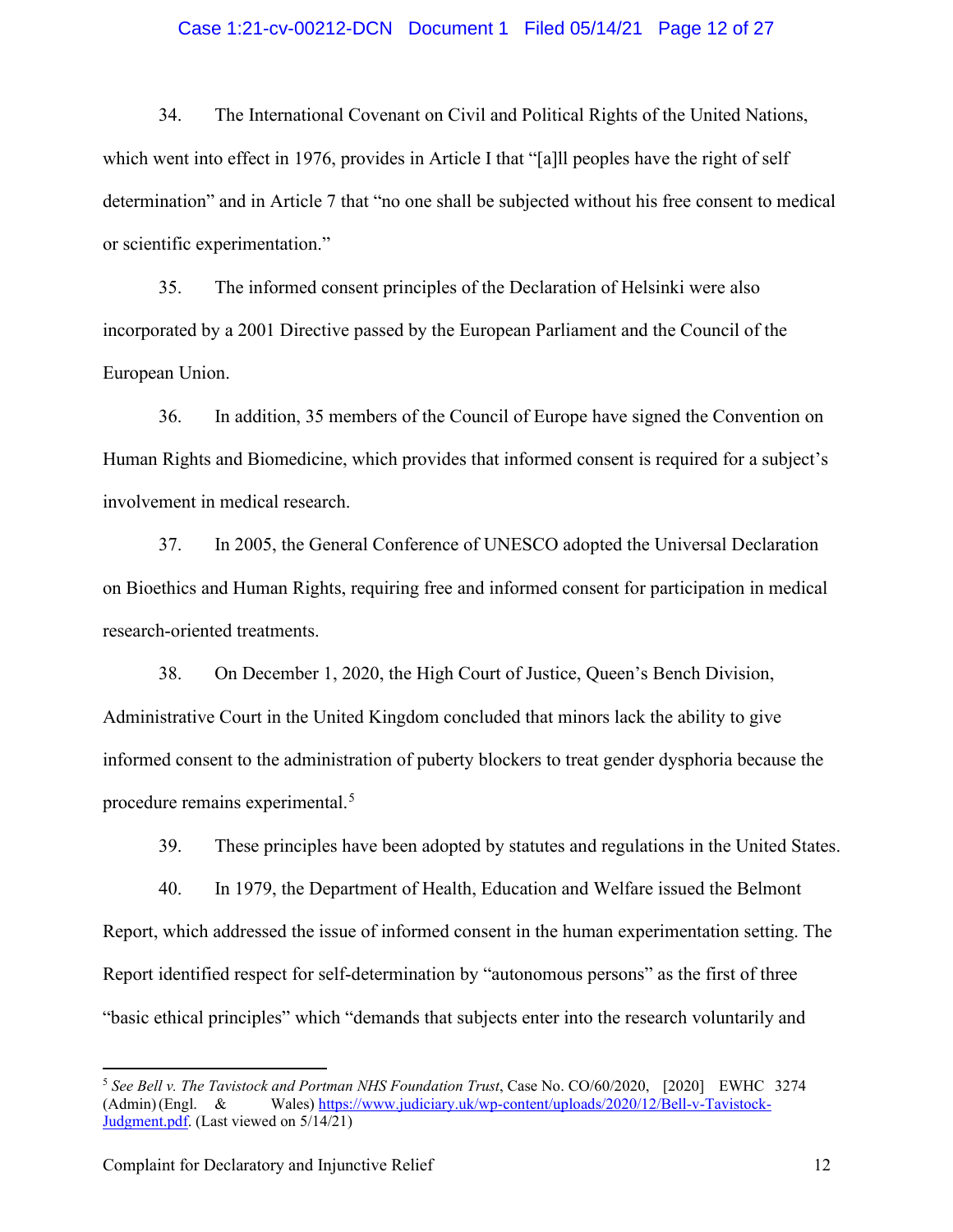#### Case 1:21-cv-00212-DCN Document 1 Filed 05/14/21 Page 13 of 27

with adequate information."

41. Ultimately, the principles of the Belmont Report, which itself was guided by the Nuremberg Code and the Declaration of Helsinki, were adopted by the FDA in its regulations requiring the informed consent of human subjects for medical research. *See* 21 C.F.R. § 50.20.[6](#page-12-0)

42. The Department of Health and Human Services has similarly adopted this standard in its regulations governing grants for medical research. *See* 45 C.F.R. § 46.116. The United States clearly regards itself as bound by the provisions of the Nuremberg Code and the Declaration of Helsinki.

43. The State of Idaho has adopted the principle of informed consent for all medical treatment. *See* I.C. § 39-4501 (requiring informed consent for medical treatment).

44. For these and other reasons, the prohibition against nonconsensual human experimentation must be regarded not only as established by U.S. law and regulations, but also as so broadly recognized by all nations as to constitute a *jus cogens* norm under international law.

# **The Use of Face Coverings by the General Population is Experimental, and the Mask Mandate is a Forced Human Experiment.**

45. Prior to the COVID-19 pandemic, the only time masks were prescribed for use in public spaces in the United States was during the 1918 flu pandemic. Even then, they were only mandated in certain cities for a matter of a few weeks – certainly not for months on end. Studies of mask use in 1918 have concluded either that they were useless against the flu or that their efficacy was, at best, inconclusive.

46. Accordingly, the scientific literature regarding the short-term and long-term

<span id="page-12-0"></span><sup>6</sup> The exceptions to this standard are extremely narrow, and require certification by a researcher and an independent physician that, for example, "[t]he human subject is confronted with a life-threatening situation necessitating the use of the test article"; informed consent cannot be obtained from the subject; time does not permit obtaining informed consent from the subject's legal representative; and "there is available no alternative method of approved or generally recognized therapy that provides an equal or greater likelihood of saving the life of the subject." 21 C.F.R. § 50.23. *See also* 21 C.F.R. § 50.24 (providing a similarly narrow exception to informed consent requirements for emergency research).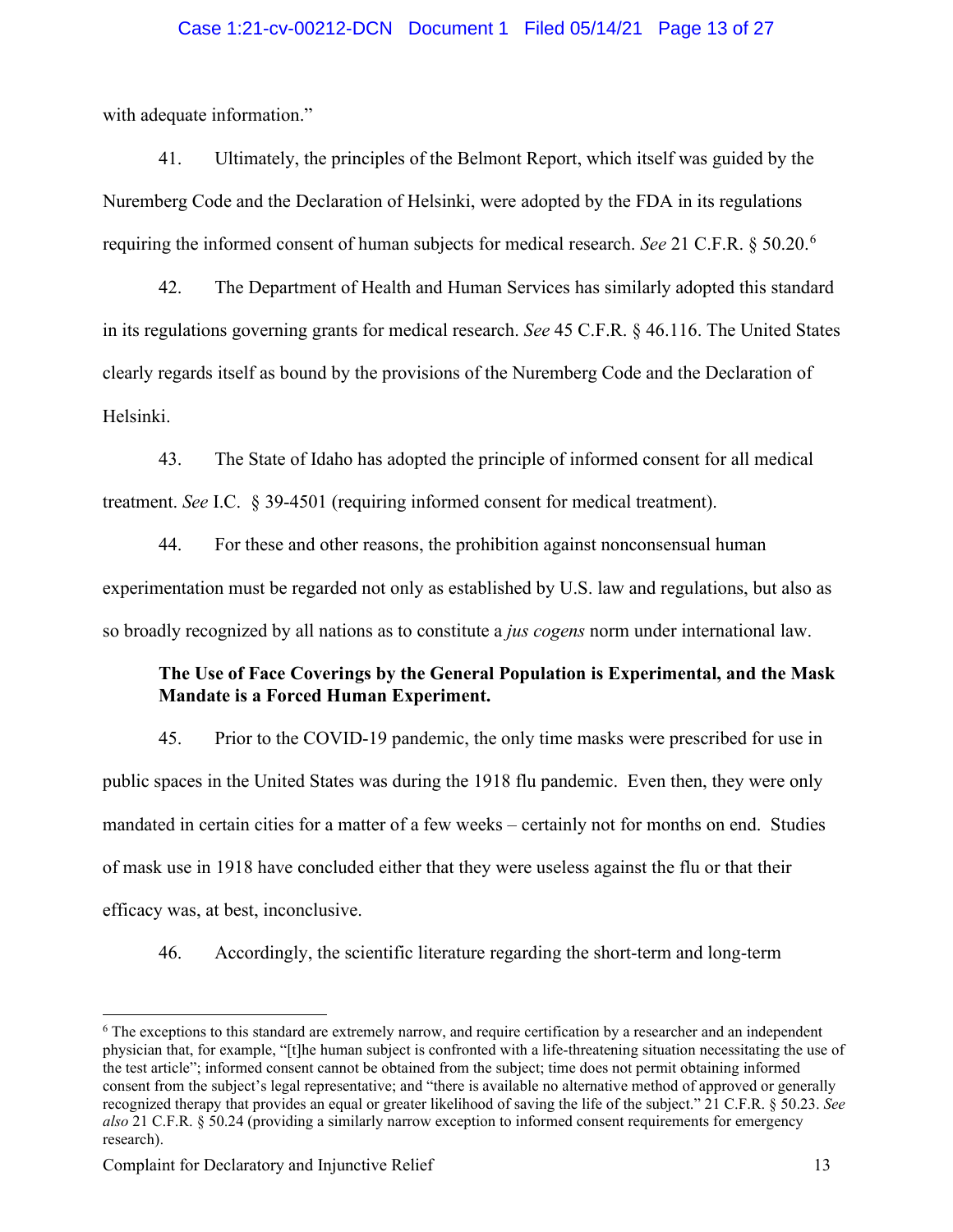#### Case 1:21-cv-00212-DCN Document 1 Filed 05/14/21 Page 14 of 27

medical and psychological impact of wearing face masks as a general practice throughout the day by children and adults is sparse. General scientific consensus on the short-term and long-term medical and psychological impact on children and adults of wearing face masks as a general practice throughout the day simply does not exist.

47. According to the National Institute of Health, "clinical research is medical research involving people." "**Clinical trials** are research studies performed in people that are aimed at evaluating a medical, surgical, or behavioral intervention. They are the primary way that researchers find out if a new treatment, like a new drug or diet or medical device (for example, a pacemaker) is safe and effective in people."[7](#page-13-0) According to Merriam Webster, an experiment is to "try out a new procedure, idea, or activity."[8](#page-13-1)

48. Plaintiffs allege, and will show at the trial of this matter, that the Mask Mandate is in fact a medical experiment being forced on unwilling participants. The Mask Mandate meets the definition of an experiment in that it is a new procedure, idea or activity. It also meets the definition of a clinical trial in that it the result of the Mask Mandate will be to determine whether a medical device, the face covering, is safe for people for extended use, because at this time that issue is unknown.

49. As a factual matter, the Mask Mandate is a human experiment forced on the citizens and visitors to the City of Hailey, including Plaintiffs.

# **Masks Have No Benefit in Reducing or Preventing Infection From SARS-CoV-2.** *The FDA and Scholarly Studies Establish Masks Have No Benefit.*

50. The FDA has determined that the efficacy of face coverings for reducing or preventing infection from SARS-CoV-2 has not been established, and that it would be

<span id="page-13-1"></span><span id="page-13-0"></span><sup>7</sup> U.S. Department of Human Services, National Institute on Aging, What Are Clinical Trials and Studies?, <https://www.nia.nih.gov/health/what-are-clinical-trials-and-studies> Last viewed on May 14, 2021 <sup>8</sup> *Experiment, Merriam-Webster.com Dictionary*, *Merriam-Webster*, [https://www.merriam](https://www.merriam-webster.com/dictionary/experiment)[webster.com/dictionary/experiment.](https://www.merriam-webster.com/dictionary/experiment) Last viewed on May 14, 2021

Complaint for Declaratory and Injunctive Relief 14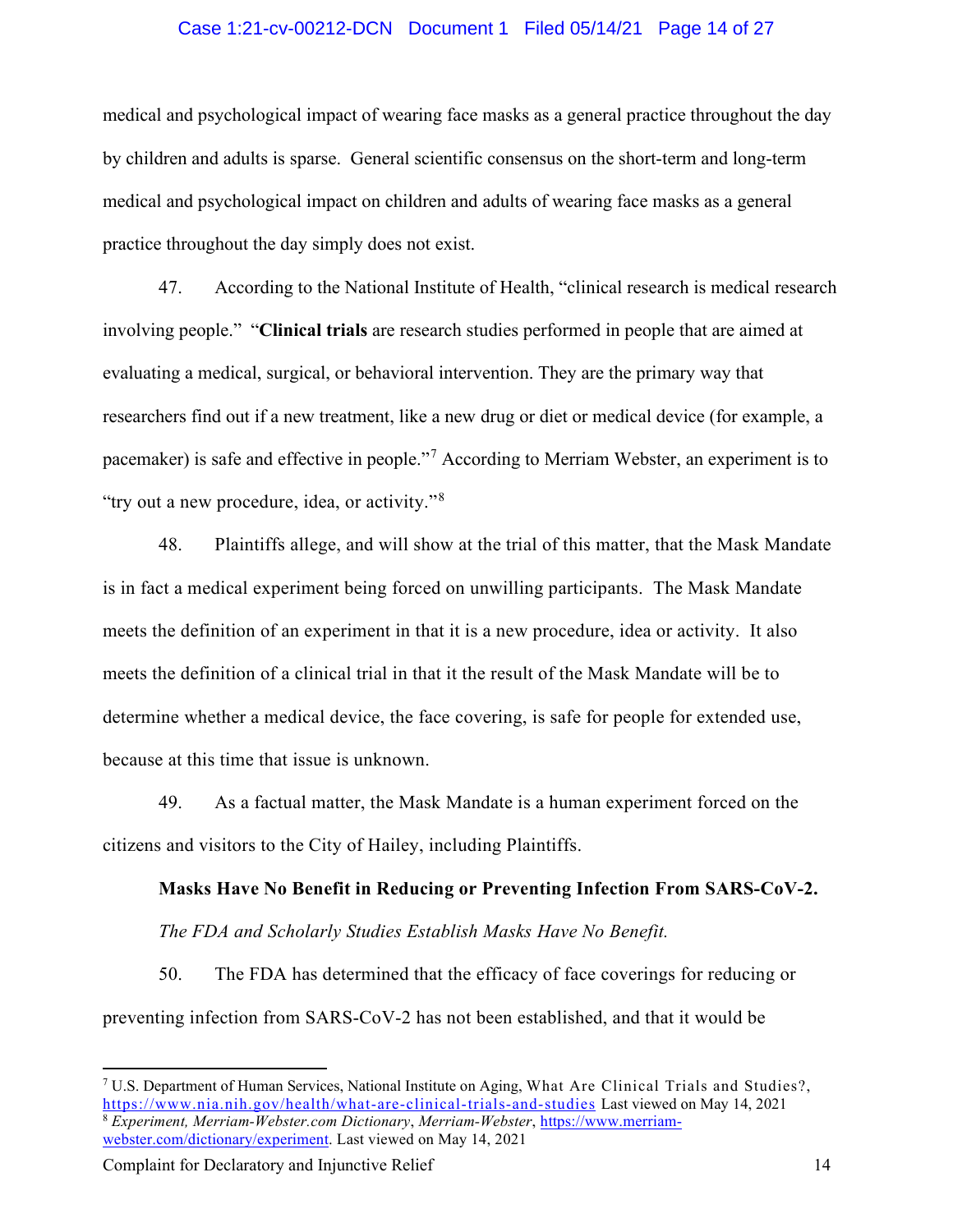# Case 1:21-cv-00212-DCN Document 1 Filed 05/14/21 Page 15 of 27

misleading to state that they are effective in preventing or reducing such infection.

51. In the EUA authorizing general emergency use of face masks, Exhibit B hereto, the FDA stated that it would "would misrepresent the product's intended use" to state that it "is for use such as infection prevention or reduction".

52. Similarly, in its Enforcement Policy for Face Masks and Respirators During the Coronavirus Disease (COVID-1[9](#page-14-0)) Public Health Emergency (Revised),  $9$  the FDA stated in three instances that face masks are not intended to reduce or prevent infection:

The product is not intended for any use that would create an undue risk in light of the public health emergency, for example the labeling does not include uses for antimicrobial or antiviral protection or related uses *or uses for infection prevention or reduction or related uses* and does not include particulate filtration claims. *Id.* at 7, repeated twice on page 8.

53. The first and only randomized controlled trial evaluating the impact of maskwearing on the spread of SARS-CoV-2 in six thousand individuals concluded that masks were ineffective in reducing or preventing infection from SARS-CoV-2.[10](#page-14-1)

54. A study published in the Emerging Infectious Disease Journal in May, 2020 found that ten randomized control trial studies of the use of face masks to control the influenza virus, a virus essentially the same size as the SARS-CoV-2 virus, showed no significant reduction in influenza transmission with the use of face masks.<sup>[11](#page-14-2)</sup>

55. Similarly, as study of nearly two thousand United States Marine Corp recruits published in the New England Journal of Medicine in November 11, 2020, indicated that masks

<span id="page-14-1"></span>Prevent SARS-CoV-2 Infection in Danish Mask Wearers: A Randomized Controlled Trial: Annals of Internal Medicine: Vol 174, No 3, https://ww[w.acpjournals.](https://www.acpjournals.org/doi/pdf/10.7326/M20-6817)org/doi/pdf/10.7326/M20-6817 Last viewed on May 14, 2021

<span id="page-14-0"></span><sup>9</sup> Enforcement Policy for Face Masks and Respirators During the Coronavirus Disease (COVID-19) Public Health Emergency (Revised May 2020), https://www.fda.gov/media/136449/download Last viewed on May 14, 2021 <sup>10</sup> Henning Bundgaard et, al, Effectiveness of Adding a Mask Recommendation to Other Public Health Measures to

<span id="page-14-2"></span> $11$  Xiao J, Shiu E, Gao H, et al. Nonpharmaceutical Measures for Pandemic Influenza in Nonhealthcare Settings— Personal Protective and Environmental Measures. Emerging Infectious Diseases. 2020;26(5):967-975. doi:10.3201/eid2605.190994,

[https://wwwnc.cdc.gov/eid/article/26/5/190994\\_article?fbclid=IwAR1wgGi1n82n8eGLEFTIbzV3atyHqop9DqK](https://wwwnc.cdc.gov/eid/article/26/5/190994_article?fbclid=IwAR1wgGi1n82n8eGLEFTIbzV3atyHqop9DqK-rhx7itJ0SY3eZm5erwTZw6g)[rhx7itJ0SY3eZm5erwTZw6g,](https://wwwnc.cdc.gov/eid/article/26/5/190994_article?fbclid=IwAR1wgGi1n82n8eGLEFTIbzV3atyHqop9DqK-rhx7itJ0SY3eZm5erwTZw6g) Last viewed on May 14, 2021

Complaint for Declaratory and Injunctive Relief 15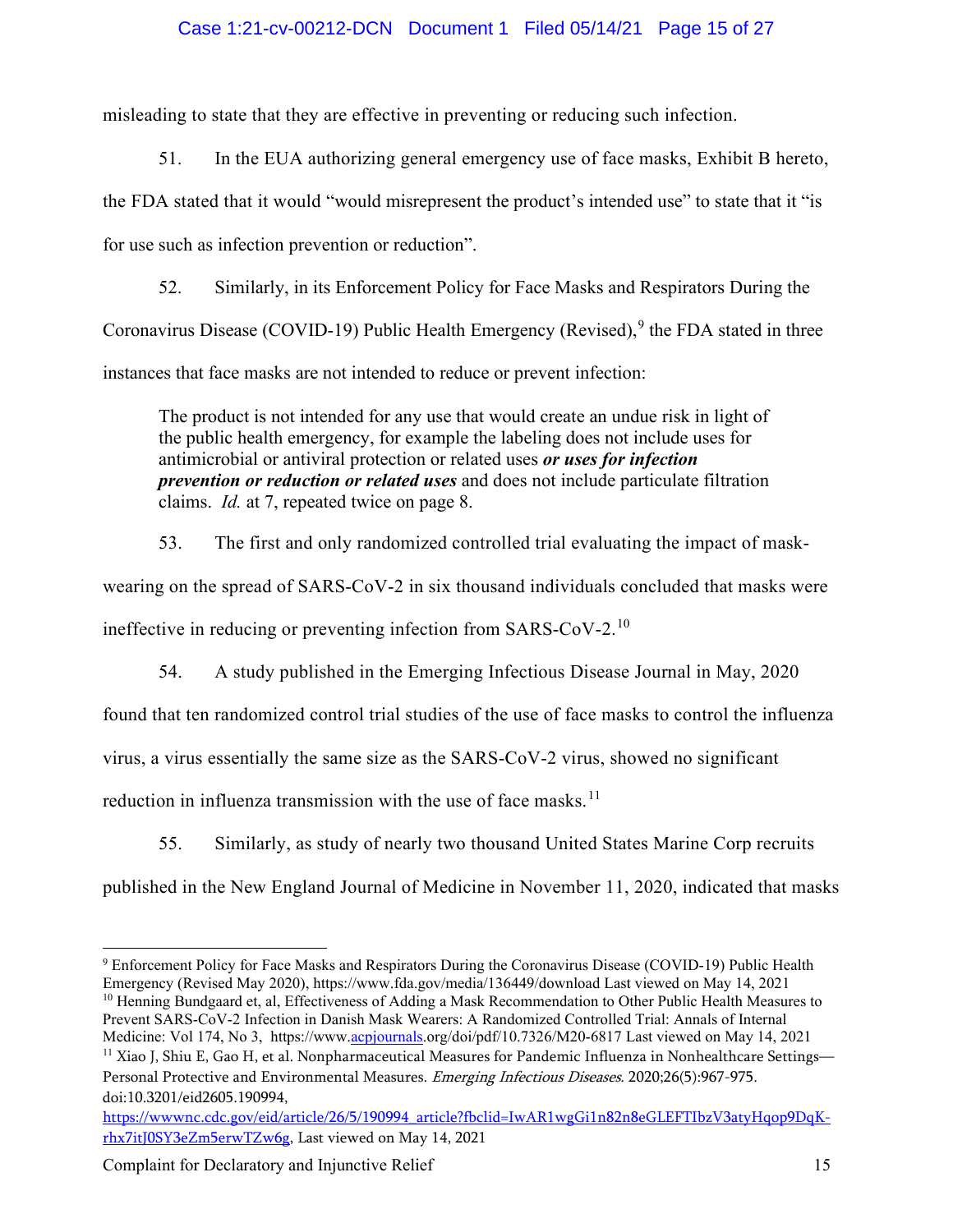#### Case 1:21-cv-00212-DCN Document 1 Filed 05/14/21 Page 16 of 27

did not reduce or prevent the spread of SARS-CoV-2.[12](#page-15-0)

56. The WHO announced in 2020 that "at present, there is no direct evidence (from studies on COVID-19) on the effectiveness face masking of healthy people in the community to prevent infection of respiratory viruses, including COVID-19."<sup>[13](#page-15-1)</sup>

57. Cloth masks, such as those generally used by the public, are particularly problematic according to a randomized control trial conducted on cloth masks with regard to the influenza virus in 2015. The study concluded that due to moisture retention, reuse of cloth masks and poor filtration, cloth masks may result in increased risk of infection. [14](#page-15-2)

58. Accordingly, science does not support the proposition that the Mask Mandate can or will reduce or prevent the spread of SARS-CoV-2, and may indeed cause increased risk of infection.

# **The Physical Properties of Masks Establish That They Cannot Prevent Virus Spread.**

59. From a physical standpoint, the properties of masks versus the SARS-CoV-2 virus prove that masks simply cannot prevent the virus from exiting the nose and mouth of infected individuals into the air around them to be breathed in by others. According to the current knowledge, the SARS-CoV-2 virus has a diameter of 60 nm to 140 nm [nanometers (a billionth of a meter)]. Medical and non-medical facemasks' thread diameter, on the other hand, ranges from 55 μm to 440 μm [micrometers (one millionth of a meter)], which is more than 1000 times larger than the diameter of the virus. Due to the difference in sizes between SARS-

<span id="page-15-0"></span><sup>12</sup> Andrew G. Letizia, M.D et al, **SARS-CoV-2 Transmission among Marine Recruits during Quarantine, [https://www.nejm.org/doi/full/10.1056/NEJMoa2029717,](https://www.nejm.org/doi/full/10.1056/NEJMoa2029717) last viewed on May 14, 2021**

<span id="page-15-1"></span><sup>&</sup>lt;sup>13</sup> World Health Organization. (2020). Advice on the use of masks in the context of COVID-19: interim guidance, 5 June 2020. World Health Organization. [https://apps.who.int/iris/handle/10665/332293.](https://apps.who.int/iris/handle/10665/332293) License: CC BY-NC-SA 3.0 IGO. Last viewed on May 14, 2021

<span id="page-15-2"></span>**<sup>14</sup>** C Raina MacIntyre et al, A cluster randomised trial of cloth masks compared with medical masks in healthcare workers, [https://pubmed.ncbi.nlm.nih.gov/25903751/,](https://pubmed.ncbi.nlm.nih.gov/25903751/) Last viewed on May 14, 2021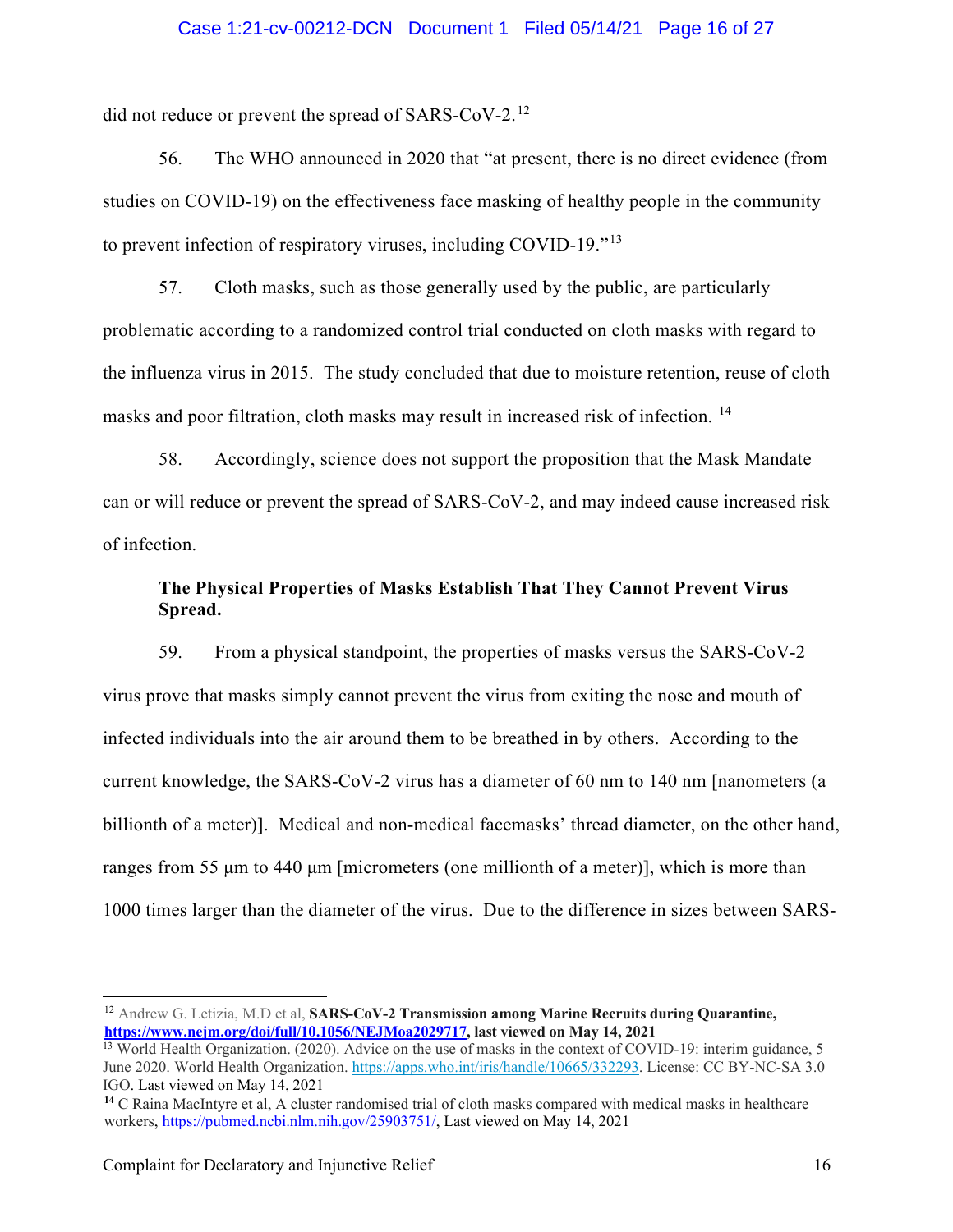#### Case 1:21-cv-00212-DCN Document 1 Filed 05/14/21 Page 17 of 27

CoV-2 diameter and facemasks thread diameter (the virus is 1000 times smaller), SARS-CoV-2 can easily pass through any facemask like a mosquito can pass through a chain link fence.

60. The physical impossibility of filtering the SARS-CoV-2 virus with masks is exacerbated by the lack of any seal between the wearer's face and the mask, which allows breath to exist wholesale sans any filtering whatsoever into the air around the wearer to be breathed in by others.

61. The Occupational Safety and Health Agency has set standards for the use of masks to prevent infection by viruses. These masks seal effectively around the nose and mouth, and prevent the inhalation or exhalation of viruses into the air by those wearing them but can only be used with an external source of oxygen being pumped into the mask, much like a diver wearing an oxygen tank. The face coverings being used by the public at large are not such masks, and are therefore not designed to, nor do they, prevent or reduce infection by the SARS-CoV-2 virus.

62. The Mask Mandate therefore serves no compelling state interest.

63. The Mask Mandate promotional program undertaken by the Defendants is also contrary to federal law, factually incorrect, misleads the public, and serves no compelling state interest.

#### **Prolonged Use of Masks is Harmful to Children and Adults.**

64. Not only does the Mask Mandate not reduce or prevent the spread of SARS-CoV-2, the prolonged use of masks by children and adults is detrimental in the following specifics which will be shown by Plaintiffs in the trial of this matter:

> a. Breathing is one of the most important and necessary physiological functions to sustain life and health. Humans are welcomed into the world with their first breath, and ushered from it with their last. The human body requires a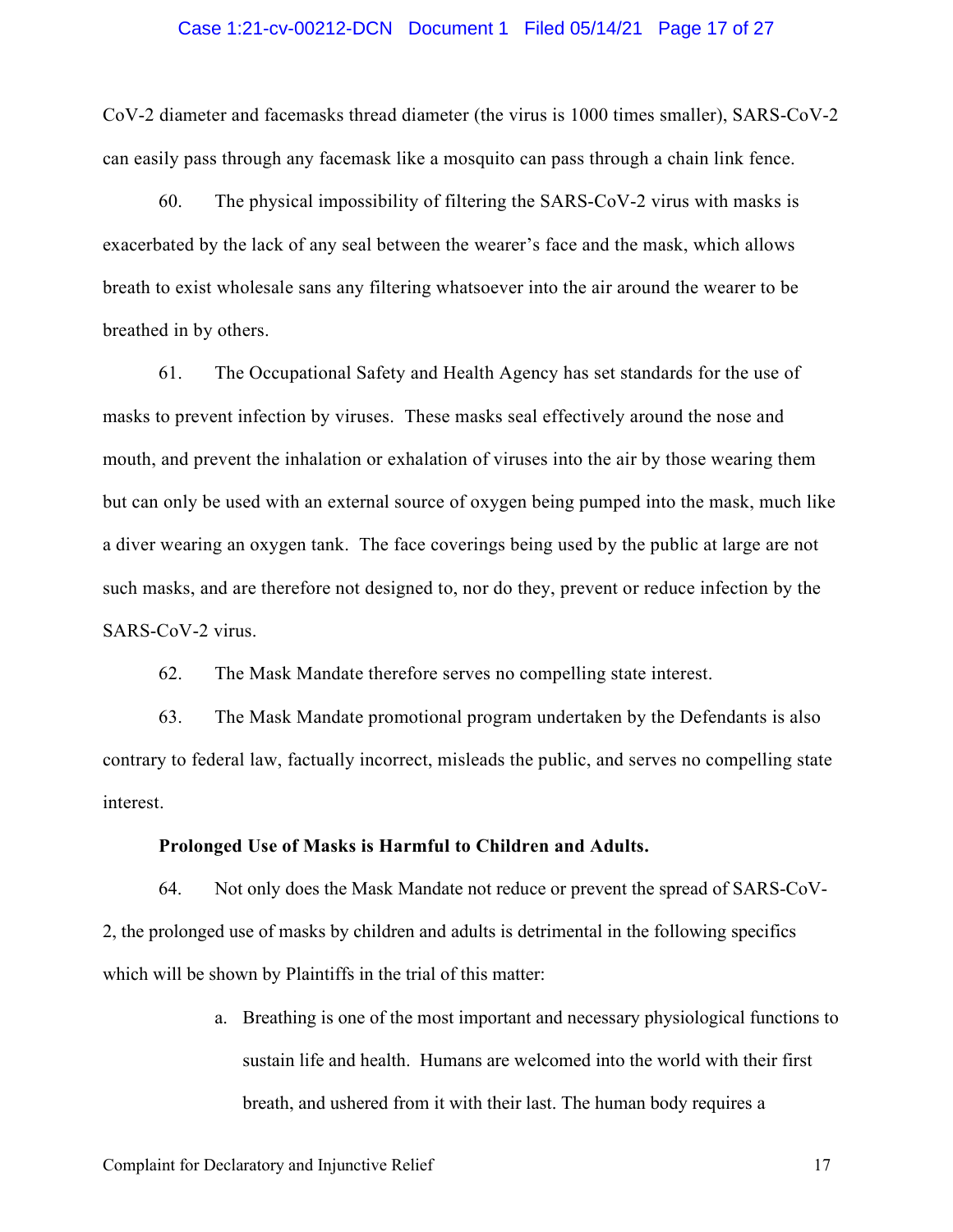continuous and adequate oxygen supply to all organs and cells for normal function and survival. Breathing is also an essential process for removing metabolic byproducts, like carbon dioxide, occurring during cell respiration. Masks are significantly detrimental to human breathing function because they force users to rebreathe their own expelled air over extended periods of times increasing levels of carbon dioxide and other detrimental elements in the body;

- b. Wearing a mask mechanically restricts breathing by increasing the resistance of air movement during both the inhalation and exhalation process. Masks therefore deprive users of oxygen and raise carbon dioxide levels in the body, which causes the following non-exhaustive list physical symptoms and damage:
	- i. Fatigue;
	- ii. Loss of concentration;
	- iii. Headaches;
	- iv. Loss of Reaction Time;
	- v. Loss of Brain Cells and Brain Function;
	- vi. Long-term Neurodegenerative Diseases;
	- vii. Lack of Normal Cognitive Development in Children;
	- viii. Increased Disposition for Viral and Infection Illnesses;
	- ix. Hypertension;
	- x. Cardiovascular Disease;
	- xi. Exacerbation of Existing Chronic Conditions;
	- xii. Premature Aging; and, without limitation,
	- xiii. Premature Death.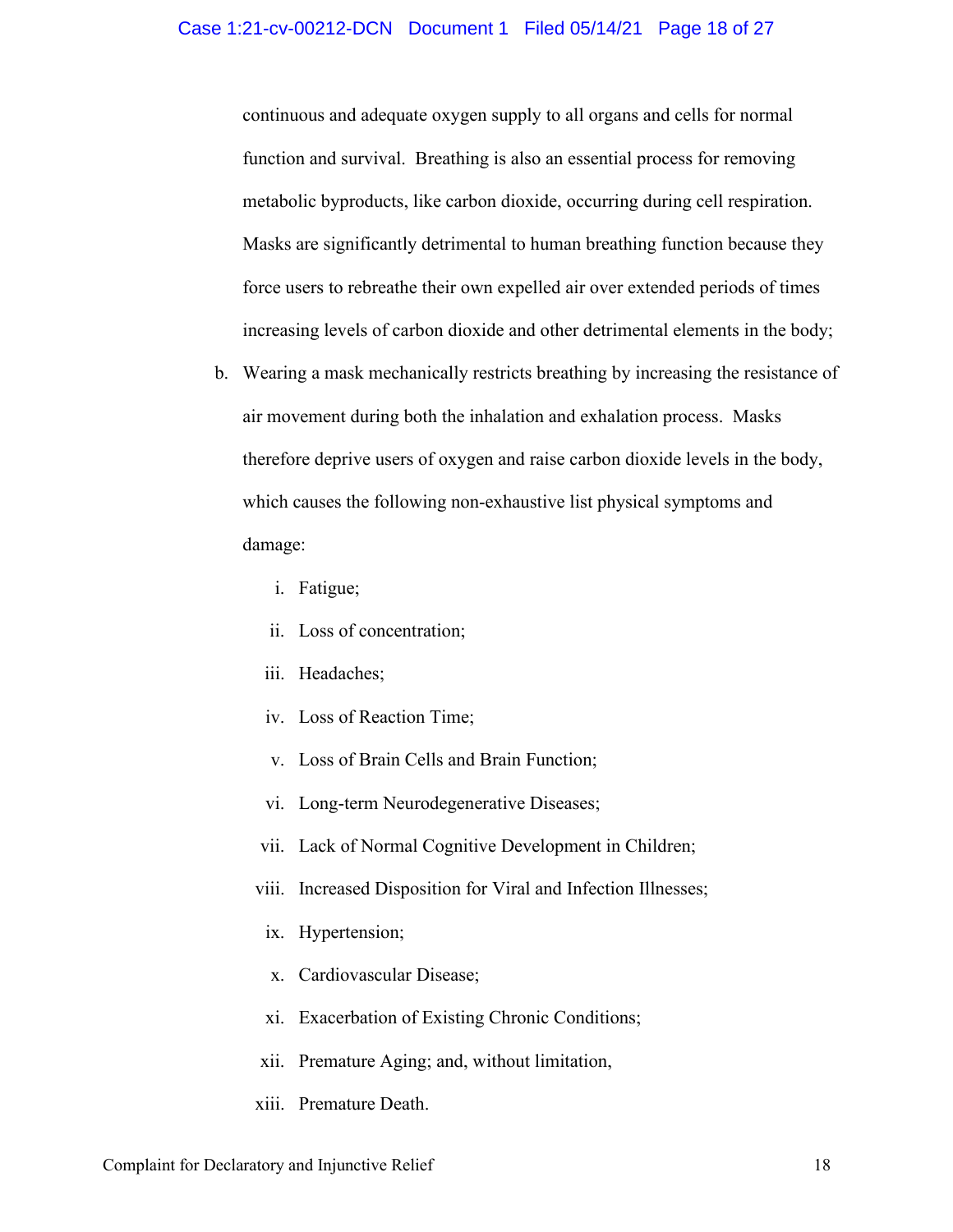- c. Masks cause the following non-exhaustive list of detrimental physiological effects:
	- i. Hypoxia;
	- ii. Hypercapnia;
	- iii. Shortness of Breath;
	- iv. Increased Lactate Concentration;
	- v. Acidosis;
	- vi. Toxicity;
	- vii. Chronic Inflammation;
	- viii. Self-Contamination;
		- ix. Increase in Stress Hormone Levels;
		- x. Increased Muscle Tension; and, without limitation,
	- xi. Immunosuppression.
- d. Masks cause the following non-exhaustive list of psychological effects:
	- i. Fear;
	- ii. Claustrophobia;
	- iii. Mood Disturbances;
	- iv. Compromised Cognitive Performance;
	- v. Peer Pressure.

65. Masks have been used as a form of torture in prisons, to isolate prisoners from one another and dehumanize them.

66. Masks dehumanize society, by separating members of society from one another.

The face is the avatar of the person; the essential tool for inter-human recognition and interaction.

Hiding the face isolates people from one another, atomizing the members of society, and breaking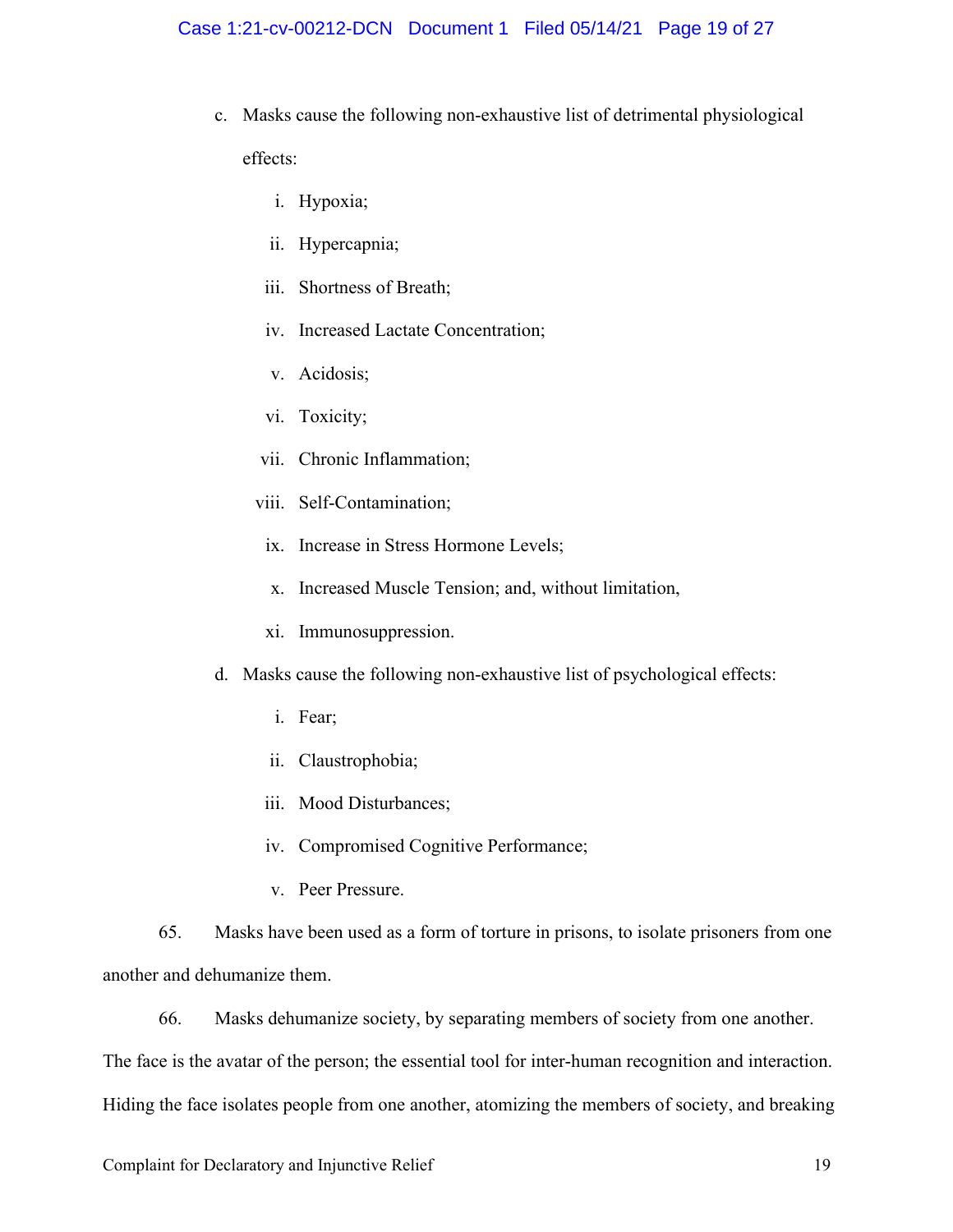down the social structure naturally social humans require.

#### **Masks Disrupt Normal Child Development.**

67. Requiring children to wear masks, especially for extended periods of time, disrupts their development, for reasons that include but are not limited to the following:

- a. Nonverbal communication is one of the most important channels for the social development of younger children. Furthermore, facial expression is one of the central signals through which we communicate our own emotional state and infer the emotional state of others, which makes this one of the fundamental building blocks for the development of high emotional and social competence. Children in particular have yet to learn how to reliably interpret these signals in the faces of others, which is critical to the development of empathy. The wearing of masks inhibits the development of this important ability.
- b. Mask-wearing can also cause children to experience a negative distortion of emotional experience. Fear and sadness are more likely to be read from the eyes and joy from the mouth region. The wearing of masks could therefore lead to the perception of less positive and more negative emotions in the faces of others.
- c. The inability to see faces also interferes with a child's early education. One of the goals of daycare and preschools is to teach children cooperation and communication skills, but this pedagogical work is jeopardized when the child cannot see the teacher or caregiver's face. As well, a masked face impairs the development of attachment and relationships, which are essential for the education and upbringing of children. It is precisely the personal and familiar contact with between child and staff that is enormously important for early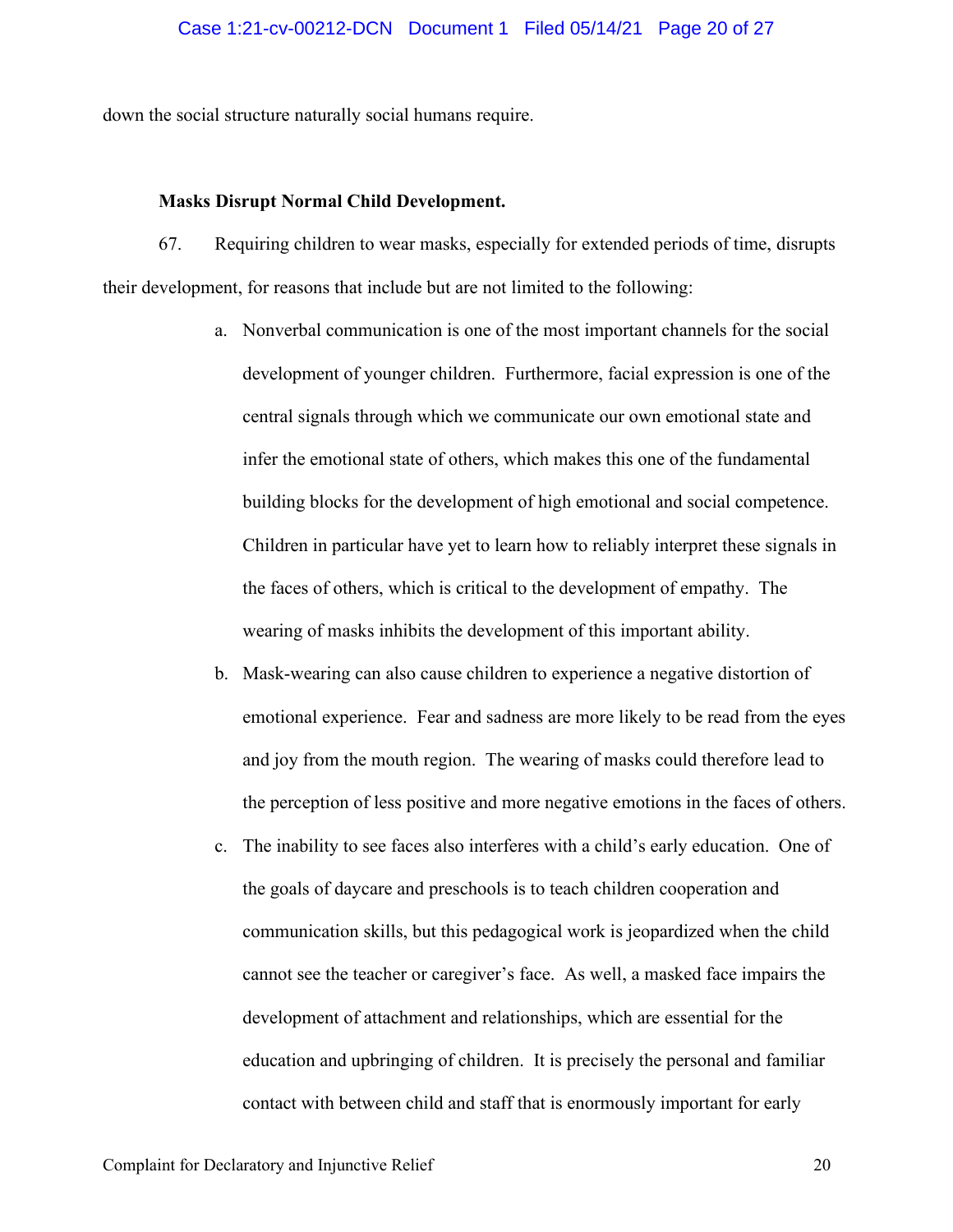childhood education. That is why it is important that employees in daycare and pre-k facilities do not cover their faces during normal activities.

d. The wearing of masks is also associated with the impairment of verbal skills development. A mask mutes the voice's higher frequencies, while visual signals from mouth and lip movement are completely obstructed. This has a particularly detrimental effect on a child's ability to learn language, which especially impacts children for whom English is a second language.

#### **Plaintiffs' Injury and Standing to Seek Declaratory and Injunctive Relief**

# *Plaintiff Blaser and His Minor Children Have Been Injured by the Mask Mandate, and Their Rights Have Been Violated.*

68. Plaintiff Blaser is subject to the Mask Mandate, to which he objects. He is also the father of three children, including a seven-year-old daughter, K.S.B., and an eleven-year-old daughter, K.B.B. K.S.B. and K.B.B. are subject to the Mask Mandate, even though their father, Plaintiff Blaser, objects to having his daughters wear the masks. K.S.B. and K.B.B. have both been negatively impacted by the Mask Mandate in that they are being denied the normal social, psychological and developmental experience essential to normal development of children their age. They are under stress and being damaged by the Mask Mandate physically, emotionally, and psychologically. They are isolated, lonely, and depressed.

# *Plaintiff Sandoz and Her Minor Children Have Been Injured by the Mask Mandate, and Their Rights Have Been Violated.*

69. Plaintiff Sandoz and her minor children, R.S. and E.S., have been adversely affected by the Mask Mandate. As a mother, Sandoz is worried about the emotional and physical impact of the masks on her children and herself. Sandoz finds it emotionally distressing to watch the impact of the mask mandate on her children. The mask mandate causes her emotional distress because she can't see other's faces and engage with them in a normal manner. E.S.'s face has broken out as a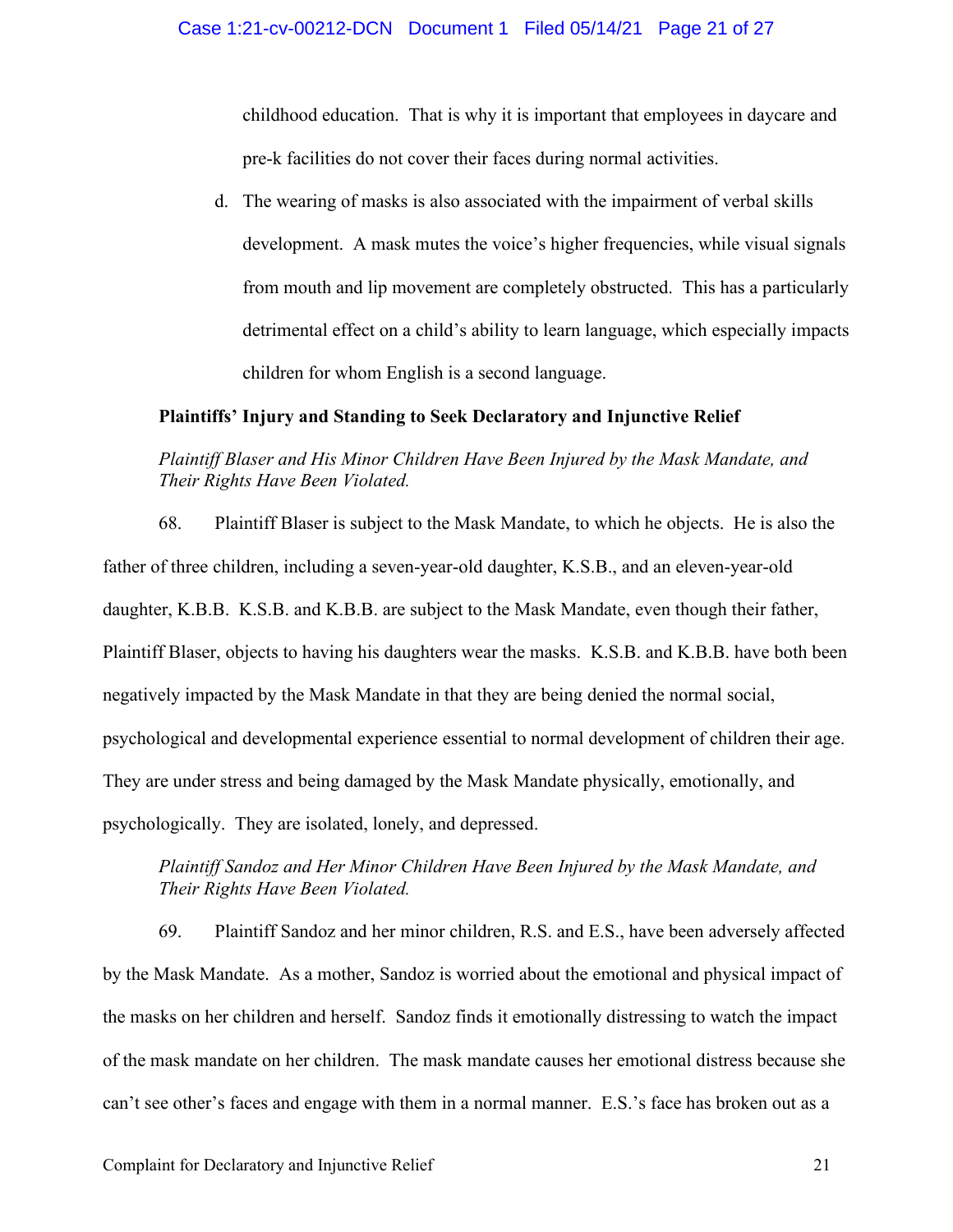#### Case 1:21-cv-00212-DCN Document 1 Filed 05/14/21 Page 22 of 27

result of prolonged mask-wearing. Both children are under stress and being damaged physically, emotionally, and psychologically. They are isolated, lonely, and depressed. The emotional and physical toll is undermining the community of Hailey and the Sandozes' connection to it.

## *Plaintiff Mercer Has Been Injured by the Mask Mandate, and Her Rights Have Been Violated.*

70. Plaintiff Mercer has an office in downtown Hailey where she tutors children from second grade through high school. Ms. Mercer has allergies and breathing is already difficult for her without a mask; with a mask it becomes challenging. Ms. Mercer has been harassed and ostracized, and her business has suffered, due to the Mask Mandate.

# *Plaintiff Knowles and Her Minor Children Have Been Injured by the Mask Mandate, and Their Rights Have Been Violated.*

71. Plaintiff Knowles' minor son, A.T.K., has suffered headaches and inability to concentrate as a result of wearing masks. Ms. Knowles' minor daughter, A.G.K., is unable to wear a mask without feeling claustrophobic and suffering from panic attacks.

72. A.G.K. was also forced to wear a mask in her dance classes, which was one of her primary extracurricular and social activities. Due to the Mask Mandate, and her inability to tolerate wearing the mask, she was forced to drop out of her dance class. As a result, A.G.K. does not get the normal social interaction essential to proper childhood development. She is no longer a member of any team. She cannot play sports. She is isolated, lonely, and depressed as a result of not having normal human interaction and connection as she grows from childhood into an adult. Ms. Knowles is very worried about the physical and psychological damage being done to both A.T.K. and A.G.K. as a result of the Mask Mandate.

73. Ms. Knowles herself is active in sports and regularly works out. Ms. Knowles also teaches Pilates classes part-time in Hailey, where her students are required to wear masks. However, the masks prevent normal interaction and communication with students as they create a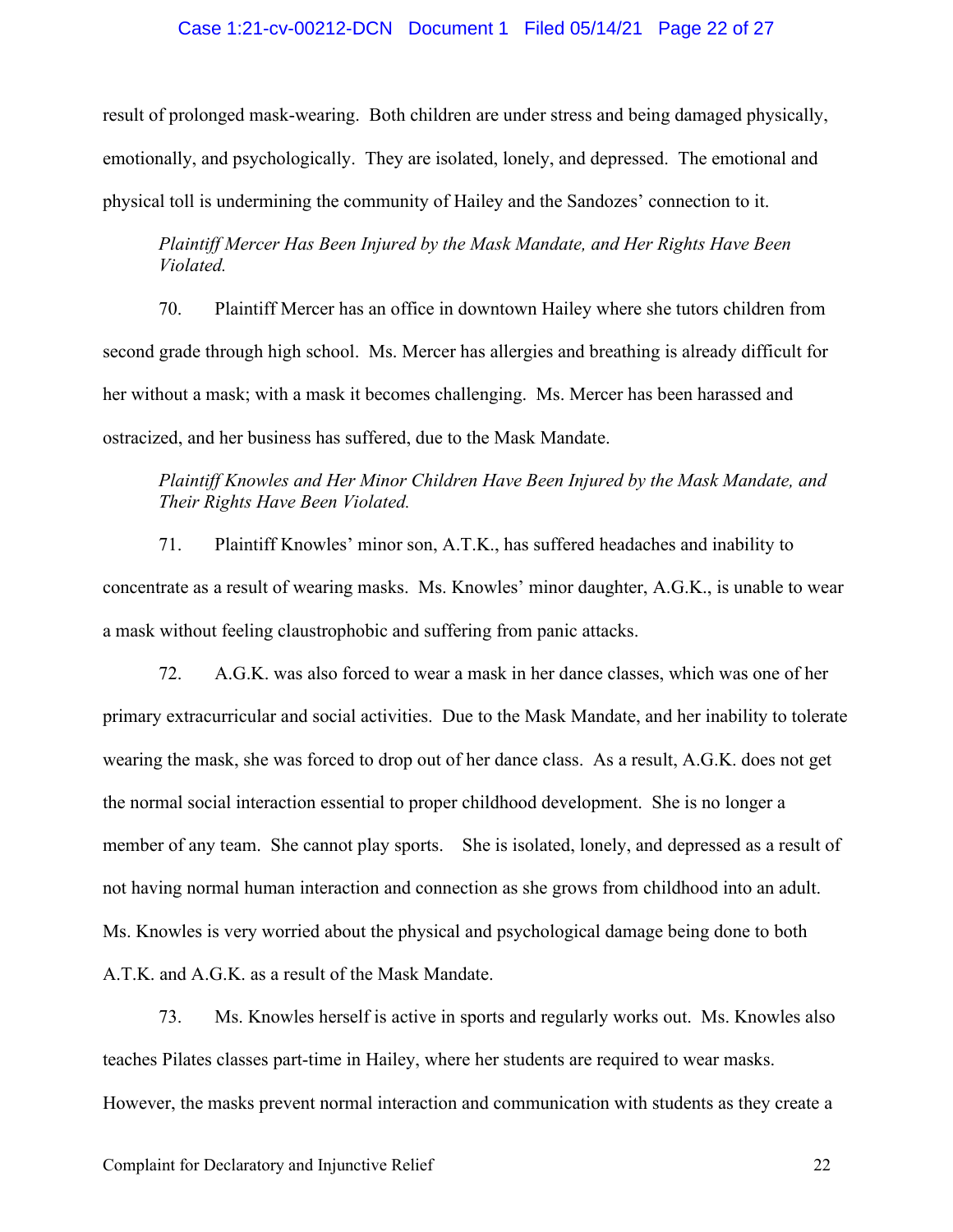#### Case 1:21-cv-00212-DCN Document 1 Filed 05/14/21 Page 23 of 27

barrier between her and the students she teaches. Ms. Knowles, who is normally a cheerful person by nature, feels gloomy and depressed when forced to wear a mask, and feels like she is being suffocated it. As such, wearing a mask feels like torture.

# *Plaintiff Nelson Has Been Damaged by the Mask Mandate and Her Rights Have Been Violated.*

74. Plaintiff Kendall Nelson routinely shops and does business in Hailey and is therefore subject to the Mask Mandate. Shopping in Hailey is a practical necessity for residents of Ketchum, where options are limited and more costly. Ms. Nelson objects to the Mask Mandate, and only complies with it where absolutely necessary. She feels that she cannot breathe when wearing a mask, which causes her to feel a sense of panic, like she is being suffocated. She feels like she is going to pass out, gets headaches and feels hot and dizzy when forced to wear a mask. These issues have forced her to curtail her activities in Hailey due to the Mask Mandate. For example, she used to enjoy attending a yoga class in Hailey but has not returned because she cannot wear a mask while exercising. Ms. Nelson also believes, based on factual, scientific data, that extended mask-wearing can cause infections such as bacterial pneumonia.

## **The Right to Breathe Fresh Air is a Fundamental Human Right Deeply Rooted in American History and Traditions.**

75. Breathing in a free and unobstructed manner sufficient to oxygenate blood and expel various waste products of cell activity has been a time-honored tradition of each and every citizen of this Nation since well prior to its founding. This essential tradition is thus deeply rooted in our history. Indeed, ancient texts refer to the "breath of life." Poets have written odes to breath itself. The reason water boarding is considered torture is because it makes its victim feel unable to breathe, creating the terrorizing feeling that death is imminent. Research has not revealed any human who did not constantly breathe from the time he or she was born, until the time he or she died. It is a universally accepted practice undertaken by citizens of the United States as well as by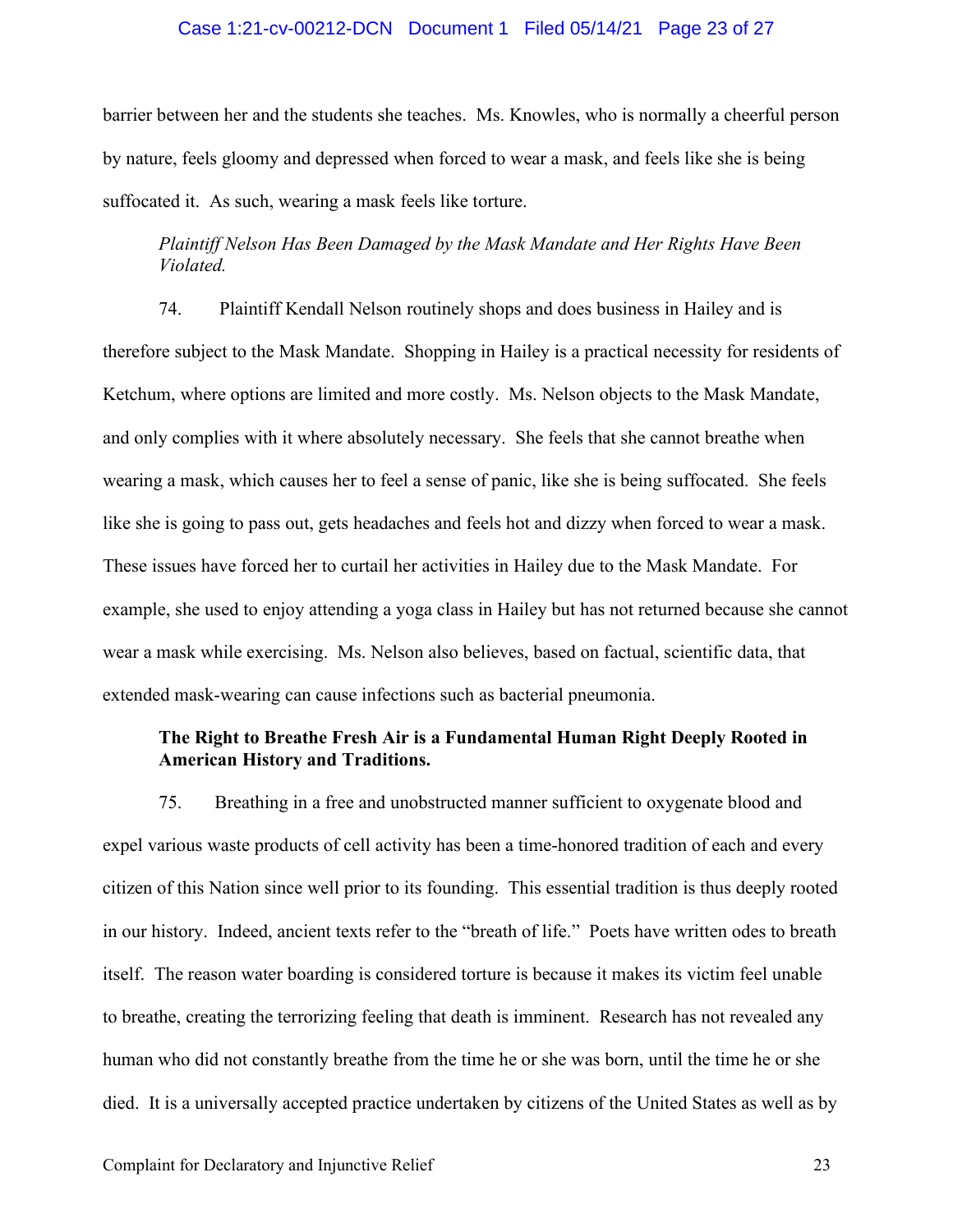citizens of each and every nation across the globe.

76. The current situation in the United States is the first time in our history when members of the public in general have been required to wear face masks that obstruct their right to breathe freely in a manner sufficient to oxygenate their blood and expel various waste products of cell activity. It is massively invasive of a fundamental human right deeply rooted in our Nation's history and tradition, an invasion which serves no purpose at all, as the science shows and as Plaintiffs will prove at trial.

77. All conditions precedent to bringing this lawsuit have been performed, excused, or waived.

#### **COUNT I**

#### **(All Plaintiffs vs. The City of Hailey)**

# **DECLARATORY JUDGMENT ACTION BASED UPON FEDERAL PREEMPTION / VIOLATION OF THE SUPREMACY CLAUSE**

78. Plaintiffs reallege and incorporate by reference their allegations in Paragraphs 1 – 77, as if fully alleged herein, and further allege:

79. Federal laws and regulations governing the approval and administration of medical products such as masks completely preempt any and all contrary or inconsistent laws of the States and/or local governments.

80. The masks remain an investigational product in accordance with the FDA's Emergency Use Authorization of the masks.

81. Title 21 United States Code, Section 360bbb-3(e)(1)(A)(ii), and regulations and internal protocols of the United States Food and Drug Administration promulgated thereunder, provide in relevant part that all individuals to whom an investigational product is to be administered under an Emergency Use Authorization be informed "**of the option to accept or refuse administration of the product**. . . ."

Complaint for Declaratory and Injunctive Relief 24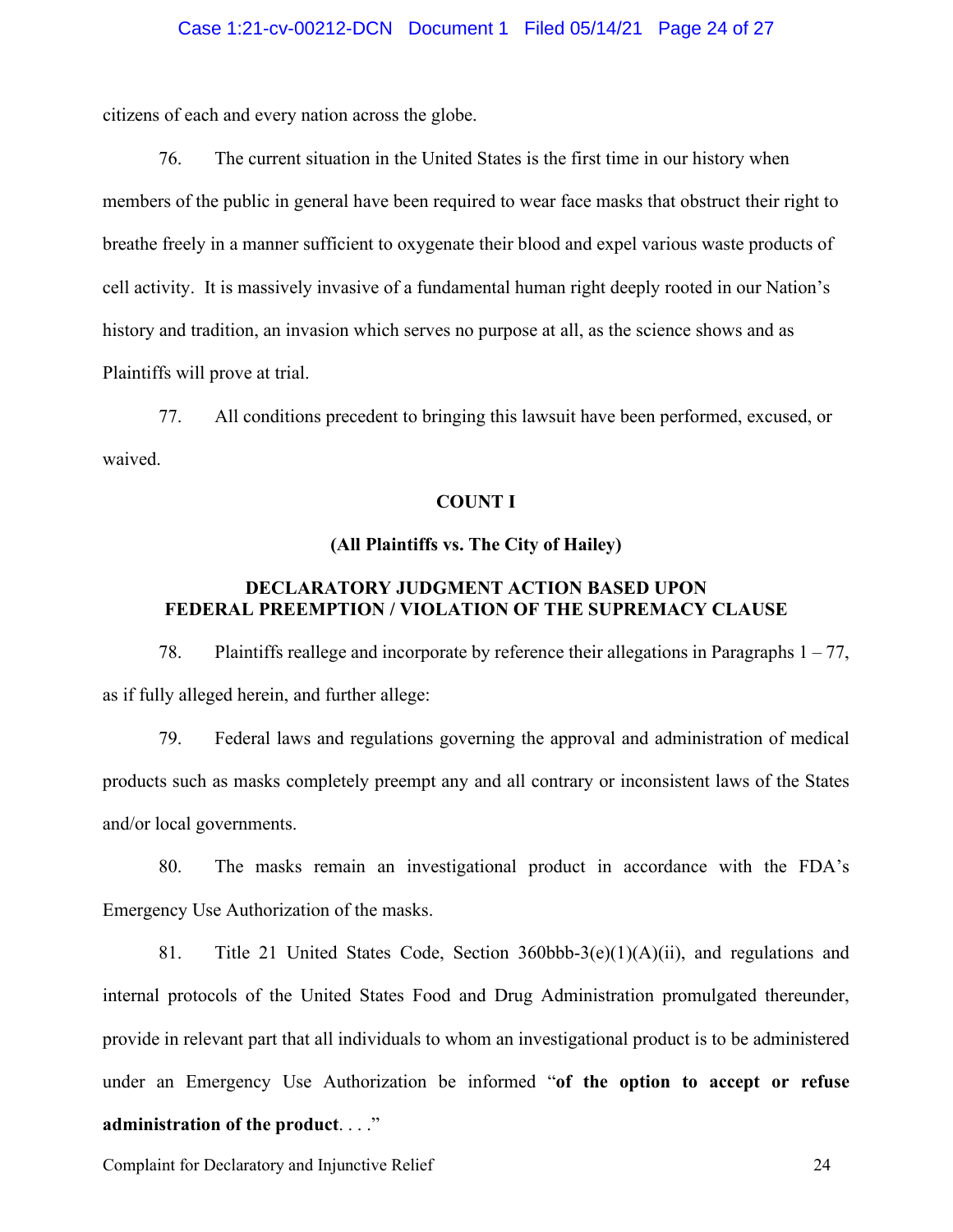#### Case 1:21-cv-00212-DCN Document 1 Filed 05/14/21 Page 25 of 27

82. Because the masks are an investigational product, approved for use under an Emergency Use Authorization, the laws and regulations of the United States prohibit its administration to any person who does not consent to its administration.

83. Plaintiffs do not consent to being required to wear masks.

84. The Mask Mandate is therefore patently contrary to United States law, and thus preempted and invalid.

85. As well, Title 21, Part 50 of the Code of Federal Regulations governs the protection of human subjects in the conduct of all clinical investigations regulated by the U.S. Food and Drug Administration.

86. 21 C.F.R. § 50.20 provides that, "[e]xcept as provided in [§§ 50.23](https://1.next.westlaw.com/Link/Document/FullText?findType=L&pubNum=1000547&cite=21CFRS50.23&originatingDoc=N05BBB3608CA511D9A785E455AAD0CC92&refType=VP&originationContext=document&transitionType=DocumentItem&contextData=(sc.UserEnteredCitation)) and [50.24,](https://1.next.westlaw.com/Link/Document/FullText?findType=L&pubNum=1000547&cite=21CFRS50.24&originatingDoc=N05BBB3608CA511D9A785E455AAD0CC92&refType=VP&originationContext=document&transitionType=DocumentItem&contextData=(sc.UserEnteredCitation)) no investigator may involve a human being as a subject in research covered by these regulations unless the investigator has obtained the legally effective informed consent of the subject or the subject's legally authorized representative."

87. Under the EUA, the masks remain in the clinical investigation stage.

88. None of the exemptions provided in sections 50.23 and 50.24 would apply to Plaintiffs.

89. Accordingly, the Mask Mandate patently violates federal law and regulations governing the administration of experimental medicine, and is thus preempted.

90. Plaintiffs have no adequate remedy at law available against Defendants for the injuries and the irreparable harm they will imminently suffer as a direct result of the Mandate.

WHEREFORE, Plaintiffs respectfully request that the Court enter a declaratory judgment that Defendants' Mask Mandate violates and is preempted by the laws and regulations of the United States governing the administration of investigational medical products, for an injunction prohibiting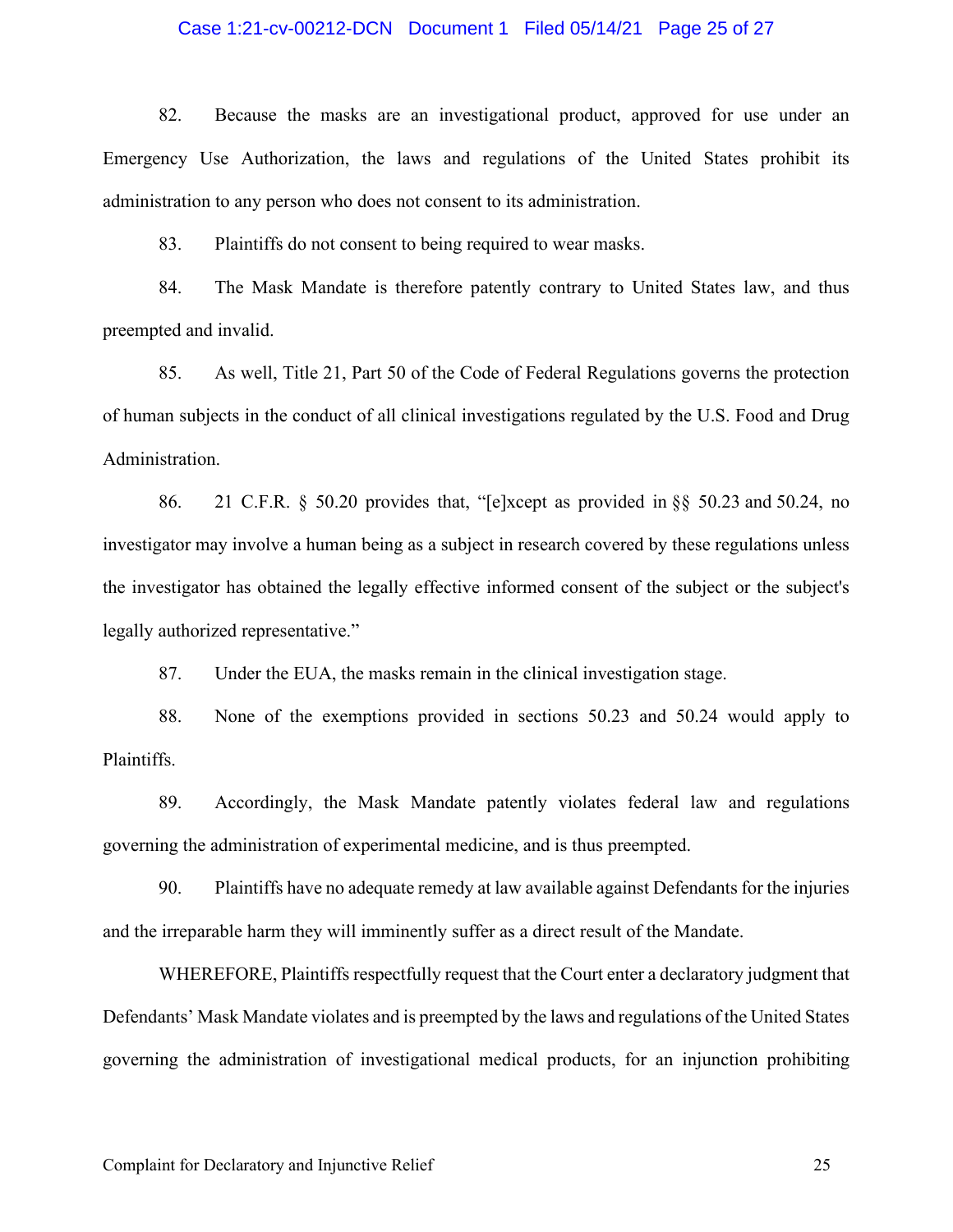enforcement of the Mask Mandate, for attorneys' fees, costs pursuant to 42 U.S.C. § 1988, and such further relief as the Court deems just.

#### **COUNT II**

# **(All Plaintiffs vs. All Defendants)**

# **VIOLATION OF SUBSTANTIVE DUE PROCESS 42 U.S.C. § 1983**

# 91. Plaintiffs reallege and incorporate by reference their allegations in Paragraphs  $1 - 77$ , as if fully alleged herein, and further allege:

92. Plaintiffs have a protected liberty interest, secured by the Due Process Clause of the United States Constitution, international protocols and treaties adopted by and entered into by the United States, and by the laws and regulations of the United States, to be free from forced medical experimentation.

93. This right is further recognized as a *jus cogens* norm under the laws of nations.

94. As set forth more fully above, the forced administration of masks is, under the circumstances, experimental medicine.

95. As well, or in the alternative, Plaintiffs have a protected liberty interest, secured by the Due Process Clause of the United States Constitution, to be free from non-consensual administration of medical procedures and devices, and/or to be free from the forced administration of medical procedures and devices that Plaintiffs reasonably believe may cause them harm.

96. As well, or in the alternative, Plaintiffs have a fundamental right, secured by the Due Process Clause of the Fourteenth Amendment of the United States Constitution:

a. to breathe fresh air;